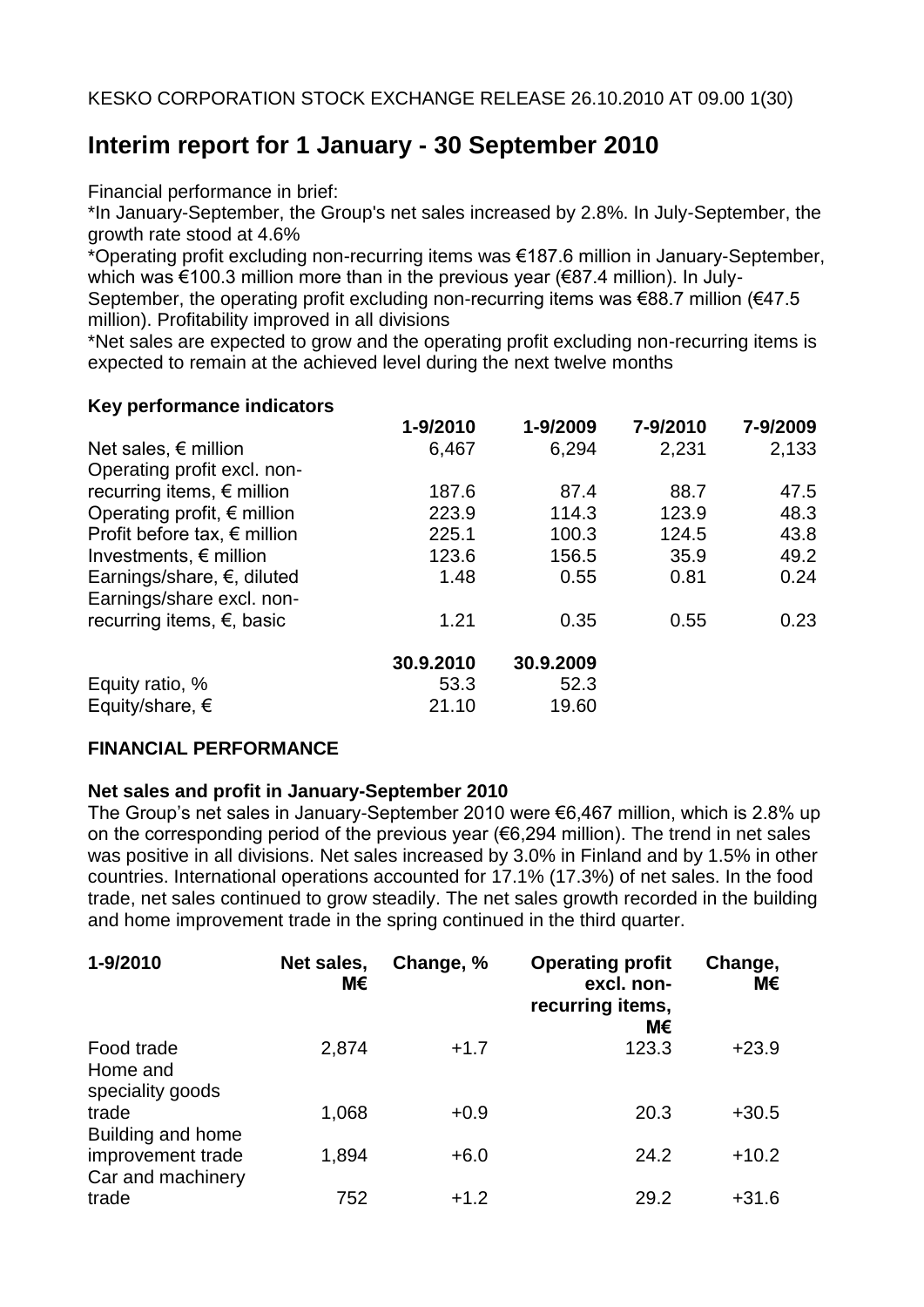| <b>Total</b>   | 6,467  | $+2.8$ | 187.6  | $+100.3$ |
|----------------|--------|--------|--------|----------|
| eliminations   | $-120$ | $-0.3$ | $-9.4$ | +4.1     |
| operations and |        |        |        |          |
| Common         |        |        |        |          |

Non-recurring items excluded, the operating profit was  $\epsilon$ 187.6 million ( $\epsilon$ 87.4 million) in January-September, representing 2.9% (1.4%) of net sales. The positive trend in profitability continued in the third quarter. The operating profit excluding non-recurring items includes an €8 million amount recognised as revenue in connection with the transfer of the pension insurance portfolio. In the comparative period, the operating profit excluding non-recurring items was negatively impacted by the €9 million amount of impairments and expense provisions recognised on the Baltic agricultural supplies business. Improved management of inventory processes and cost reductions significantly contributed to the improvement of the Group's profitability. All divisions recorded higher year-on-year operating profits excluding non-recurring items.

The operating profit was €223.9 million (€114.3 million). The operating profit includes a net total of €36.3 million of non-recurring gains on the disposals of real estate, and provisions related to the reorganisation of the service station grocery store business of Pikoil Oy, a Kesko Food subsidiary. The non-recurring items in the comparative period included a net total of €26.9 million of gains on the disposals of real estate and real estate impairment charges. The Group's profit before tax for January-September was €225.1 million (€100.3 million).

The Group's earnings per share were  $\epsilon$ 1.48 ( $\epsilon$ 0.55). The Group's equity per share was €21.10 (€19.60).

In January-September, the K-Group's (i.e. Kesko's and the chain stores') retail and B2B sales (VAT 0%) were €8,056 million, up 3.0% compared to the previous year. During the same period, K-food stores' grocery sales grew by 3.5% (VAT 0%). In January-September, the K-Group chains' sales entitling to K-Plussa points were €4,622 million (incl. VAT), up 2.3% compared to the previous year. In January-September, the K-Plussa customer loyalty programme gained 66,273 new households. At the end of September, there was 2,080,058 K-Plussa households.

#### **Net sales and profit in July-September 2010**

The Group's net sales in July-September 2010 were €2,231 million, which is 4.6% up on the corresponding period of the previous year ( $\epsilon$ 2,133 million). Net sales increased by 3.6% in Finland. The growth strengthened especially in the building and home improvement trade and the car and machinery trade. In other countries, net sales increased by 8.8%. International operations accounted for 19.1% (18.4%) of net sales.

| 7-9/2010                               | Net sales,<br>М€ | Change, % | <b>Operating profit</b><br>excl. non-<br>recurring items,<br>М€ | Change,<br>М€ |
|----------------------------------------|------------------|-----------|-----------------------------------------------------------------|---------------|
| Food trade                             | 986              | $+2.1$    | 49.5                                                            | $+14.1$       |
| Home and<br>speciality goods<br>trade  | 378              | $-0.6$    | 13.2                                                            | $+6.7$        |
| Building and home<br>improvement trade | 687              | $+11.9$   | 20.0                                                            | $+11.7$       |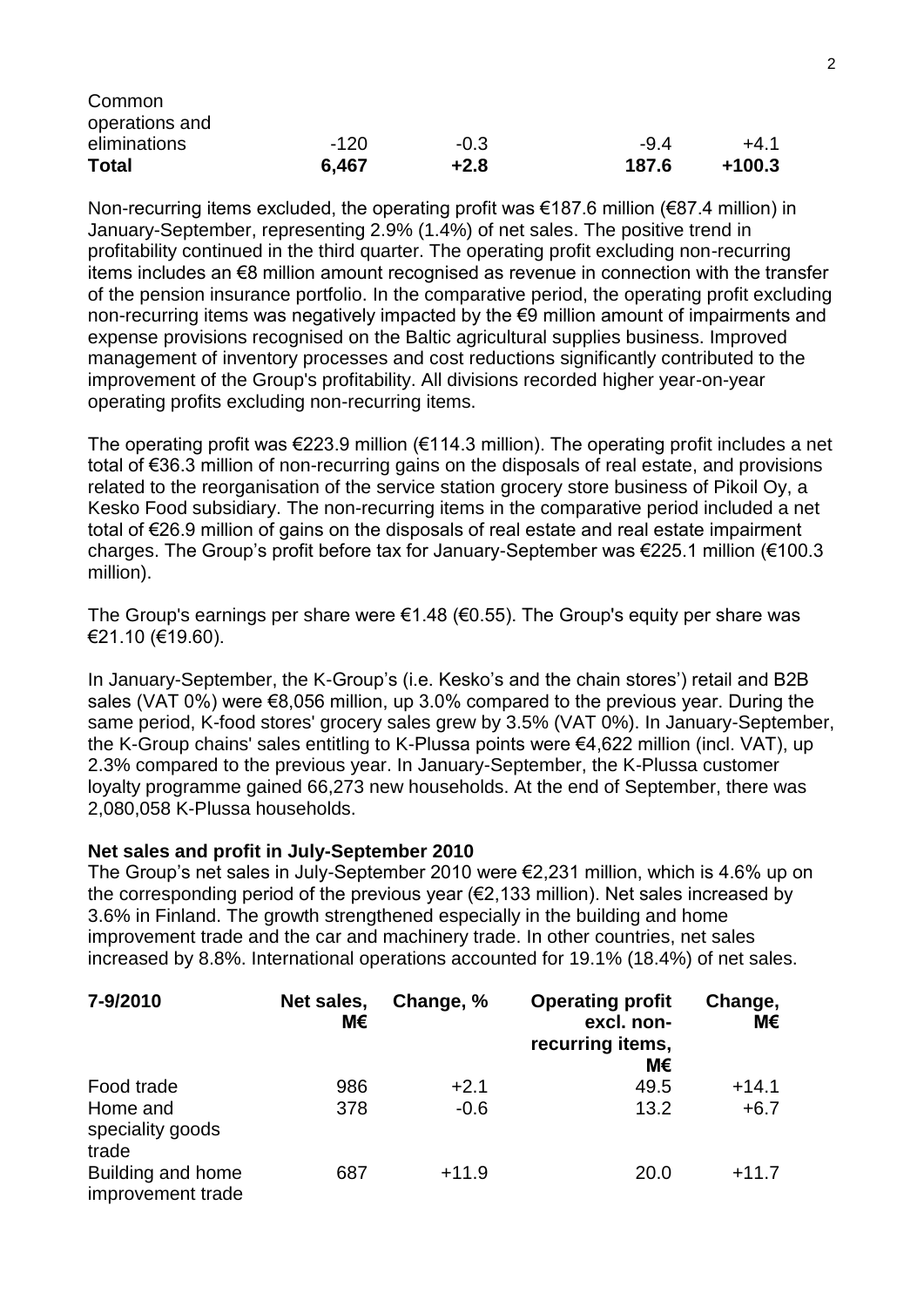| <b>Total</b>                   | 2,231 | $+4.6$ | 88.7   | $+41.1$ |
|--------------------------------|-------|--------|--------|---------|
| operations and<br>eliminations | -39   | $-3.9$ | $-2.8$ | $+1.6$  |
| Common                         |       |        |        |         |
| trade                          | 218   | $+2.2$ | 8.7    | $+7.0$  |
| Car and machinery              |       |        |        |         |

The positive trend in profitability continued in the third quarter. The operating profit excluding non-recurring items was €88.7 million (€47.5 million), representing 4.0% of net sales (2.2%). The operating profit excluding non-recurring items includes an €8 million amount recognised as revenue in connection with the transfer of the pension insurance portfolio. In addition to sales growth, profitability in the third quarter was improved by efficient inventory management and cost adjustments. The operating profit excluding nonrecurring items exceeded the level of the previous year, especially in the food trade and the building and home improvement trade.

The operating profit was  $\epsilon$ 123.9 million ( $\epsilon$ 48.3 million). The operating profit includes a net total of €35.3 million of non-recurring gains on the disposals of real estate, and provisions related to the reorganisation of the service station grocery store business of Pikoil Oy, a Kesko Food subsidiary. The non-recurring income in July-September in the previous year included a total of €0.8 million of gains on the disposals of real estate. The Group's profit before tax for July-September was €124.5 million (€43.8 million).

The Group's earnings per share were  $\epsilon$ 0.81 ( $\epsilon$ 0.24). The Group's equity per share was €21.10 (€19.60).

In July-September, the K-Group's (i.e. Kesko's and the chain stores') retail and B2B sales (VAT 0%) were €2,825 million, up 4.3% compared to the previous year. The K-Group chains' sales entitling to K-Plussa points were €1,601 million (incl. VAT), up 2.2% compared to the previous year.

#### **Finance**

In January-September, the cash flow from operating activities was €268.8 million (€255.6 million). The cash flow from investing activities was €-46.8 million (€-65.4 million). The cash flow from investing activities included €115.5 million (€94.3 million) of proceeds from the sale of fixed assets.

In January-September, the Group's liquidity and solvency remained at an excellent level. At the end of the period, liquid assets totalled €850 million (€536 million). Interest-bearing liabilities were €456 million (€484 million) and interest-bearing net liabilities €-394 million (€-52 million) at the end of September. Equity ratio was 53.3% (52.3%) at the end of the period.

In January-September, the Group's net finance income was €1.4 million (net finance costs €14.2 million). The hedging costs of the Baltic and Russian currency exposures, which had increased the net finance costs in the previous year, normalised and were €1.6 million (€15.2 million).

In July-September, the cash flow from operating activities was €133.4 million (€119.4 million). The net cash from investing activities was €38.9 million (€-45.9 million). The cash flow from investing activities included  $€110.9$  million ( $€4.7$  million) of proceeds from the sale of fixed assets.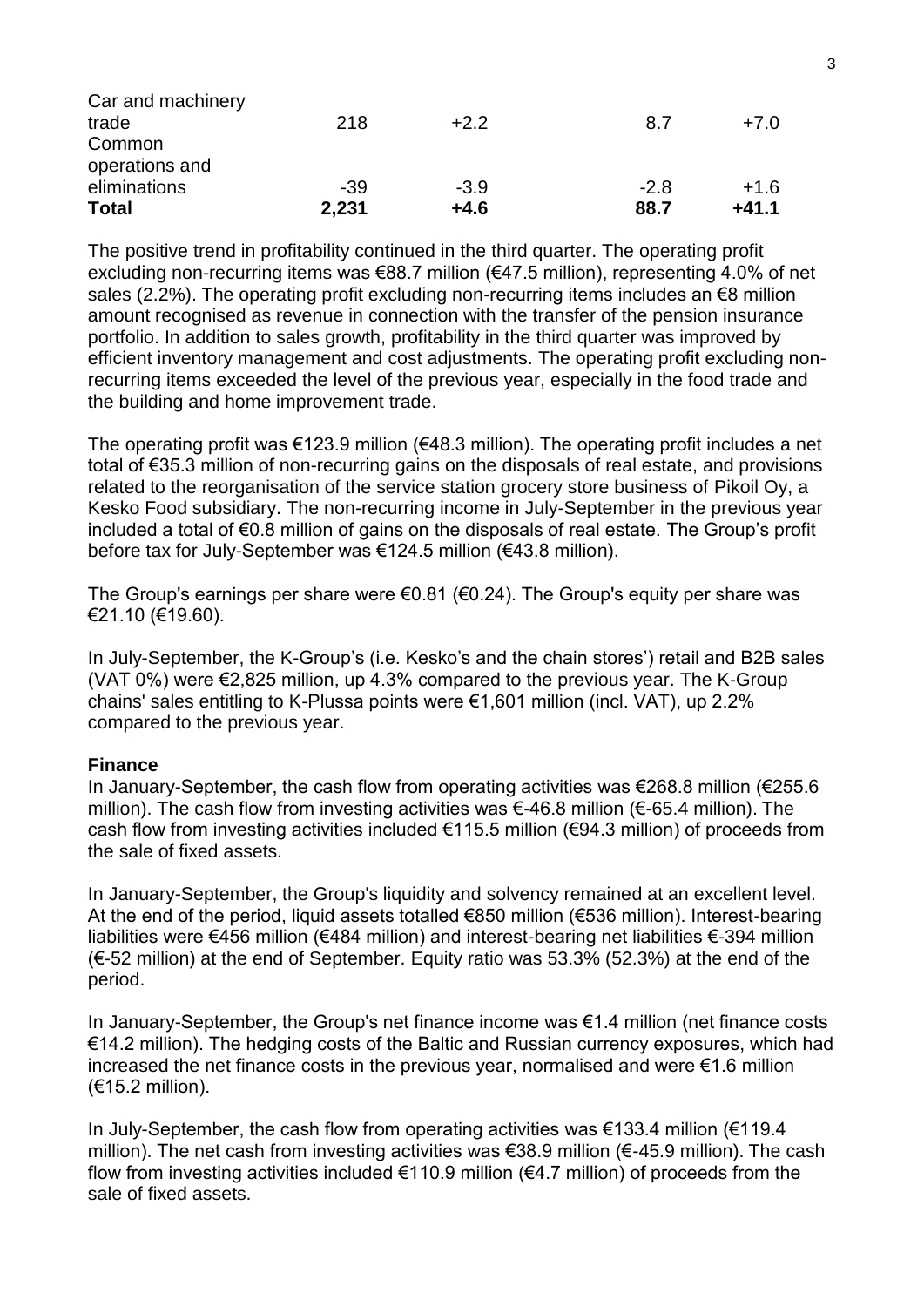In July-September, the Group's net finance income was €0.8 million (net finance costs €4.7 million).

## **Taxes**

The Group's taxes in January-September were  $\epsilon$ 72.0 million ( $\epsilon$ 40.6 million). The effective tax rate was 32.0% (40.5%), affected by loss-making foreign operations.

The Group's taxes in July-September were €40.4 million (€18.3 million). The effective tax rate was 32.4% (41.8%).

### **Investments**

In January-September, the Group's investments totalled €123.6 million (€156.5 million), or 1.9% (2.5%) of net sales. Investments in store sites were €93.7 million (€131.2 million) and other investments €29.9 million (€25.3 million). Investments in foreign operations represented 24.0% (34.3%) of total investments.

In July-September, the Group's investments totalled €35.9 million (€49.2 million), or 1.6%  $(2.3\%)$  of net sales. Investments in store sites were  $\epsilon$ 30.3 million ( $\epsilon$ 42.8 million) and other investments €5.6 million (€6.4 million). Investments in foreign operations represented 9.9% (35.4%) of total investments.

### **Personnel**

In January-September, the average number of employees in the Kesko Group was 18,173 (19,541) converted into full-time employees. In Finland, the average decrease was 485 people, while outside Finland, it was 883.

At the end of September 2010, the total number of employees was 21,700 (22,086), of whom 12,222 (12,477) worked in Finland and 9,478 (9,609) outside Finland. Compared to the end of September 2009, there was a decrease of 255 people in Finland and 131 outside Finland.

In January-September, the Group's staff cost decreased by €22.8 million, or by 5.7%, compared to the previous year. In July-September, the staff cost decreased by €10.0 million, or by 8.0%, compared to the previous year.

### **SEGMENTS**

### **Seasonal nature of operations**

The Group's operating activities are affected by seasonal fluctuations. The net sales and operating profits of the reportable segments are not earned evenly throughout the year. Instead, they vary by quarter depending on the characteristics of each segment.

## **Food trade**

|                                     | 1-9/2010 | 1-9/2009 | 7-9/2010 | 7-9/2009 |
|-------------------------------------|----------|----------|----------|----------|
| Net sales, $\epsilon$ million       | 2,874    | 2,827    | 986      | 966      |
| Operating profit excl. non-         |          |          |          |          |
| recurring items, $\epsilon$ million | 123.3    | 99.4     | 49.5     | 35.5     |
| Operating profit as % of            |          |          |          |          |
| net sales excl. non-                |          |          |          |          |
| recurring items                     | 4.3      | 3.5      | 5.0      | 3.7      |
| Investments, $\epsilon$ million     | 59.8     | 59.5     | 21.9     | 19.3     |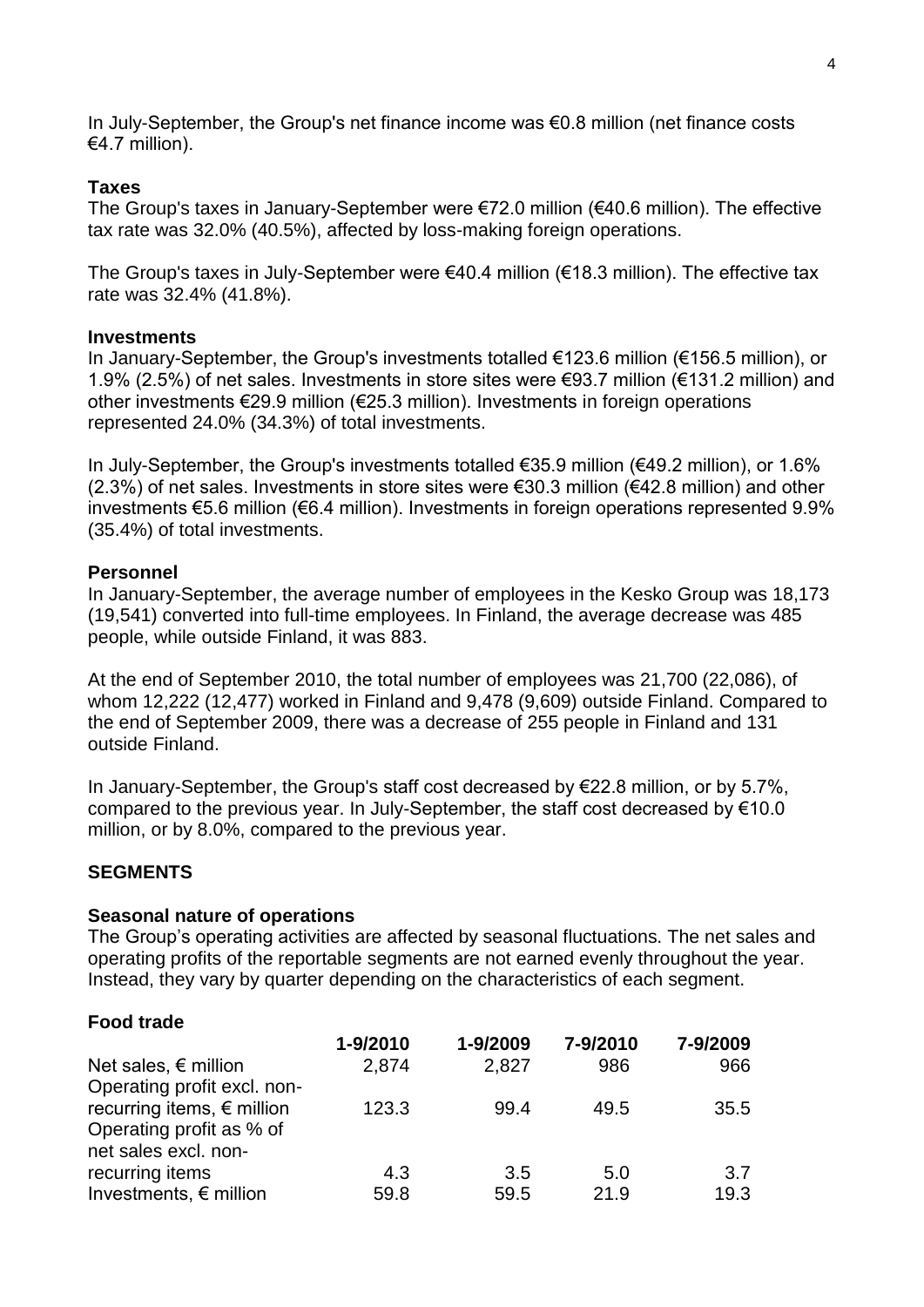| Net sales, $\epsilon$ million | 1-9/2010 | Change, % |     | 7-9/2010 Change, % |
|-------------------------------|----------|-----------|-----|--------------------|
| Sales to K-food stores        | 2.199    | $+2.5$    | 747 | $+2.2$             |
| Kespro                        | 517      | $+1.8$    | 183 | $+2.9$             |
| <b>Others</b>                 | 159      | $-9.2$    | 56  | $-2.5$             |
| <b>Total</b>                  | 2.874    | $+1.7$    | 986 | $+2.1$             |

#### January-September 2010

In the food trade, the net sales in January-September were €2,874 million (€2,827 million), up 1.7%. During the same period, the grocery sales of K-food stores increased by 3.5% (VAT 0%). Good sales performance was achieved especially by K-citymarkets and Ksupermarkets. In January-September, the growth rate of the total grocery trade market in Finland is estimated at some 1.5% - 2.0% (VAT 0%) compared to the previous year (Kesko's own estimate). The prices are estimated to have changed by -1 - 0% (VAT 0%) compared to the previous year. K-food stores' market share strengthened.

In January-September, the operating profit excluding non-recurring items of the food trade was €123.3 million (€99.4 million), or €23.9 million up on the previous year. Profitability improved due to good retail sales performance. The operating profit was €121.2 million  $(E111.9 \text{ million})$ . Non-recurring items totalled €-2.1 million, the most significant items included are gains on the disposals of real estate and the provisions for the reorganisation of the service station grocery store business of Pikoil Oy, a Kesko Food subsidiary.

In January-September, investments in the food trade were €59.8 million (€59.5 million), of which investments in store sites were €48.5 million (€49.9 million).

#### July-September 2010

In the food trade, the net sales in July-September were  $\epsilon$ 986 million ( $\epsilon$ 966 million), up 2.1%. During the same period, the grocery sales of K-food stores increased by 3.8% (VAT 0%).

In July-September, the operating profit excluding non-recurring items of the food trade was €49.5 million (€35.5 million). In addition to retail sales growth, the improved profit is attributable to the amount of some €6 million recognised as income in connection with the transfer of the pension insurance portfolio.

The operating profit was €47.3 million (€35.8 million). Non-recurring items totalled €-2.3 million, the most significant items of which include gains on real estate disposals and the provisions for the reorganisation of the service station grocery store business of Pikoil Oy, a Kesko Food subsidiary.

In July-September, investments in the food trade were €21.9 million (€19.3 million), of which investments in store sites were €20.3 million (€15.7 million).

In July-September 2010, one new K-supermarket and two new K-markets were opened. In addition, renovations and extensions were carried out in 17 stores.

The most significant store sites being built are the new K-citymarkets in Hyvinkää, in Palokka, Jyväskylä, in Kouvola, in the Karisma shopping centre in Karisto, Lahti, in Päivölä, Seinäjoki and in Iisalmi where also the existing K-citymarket is being converted into a K-supermarket. K-supermarket Kankaanpää is being extended into a K-citymarket. New K-supermarkets are being built in Paloheinä, Helsinki, in Jalasjärvi, in Veikkola,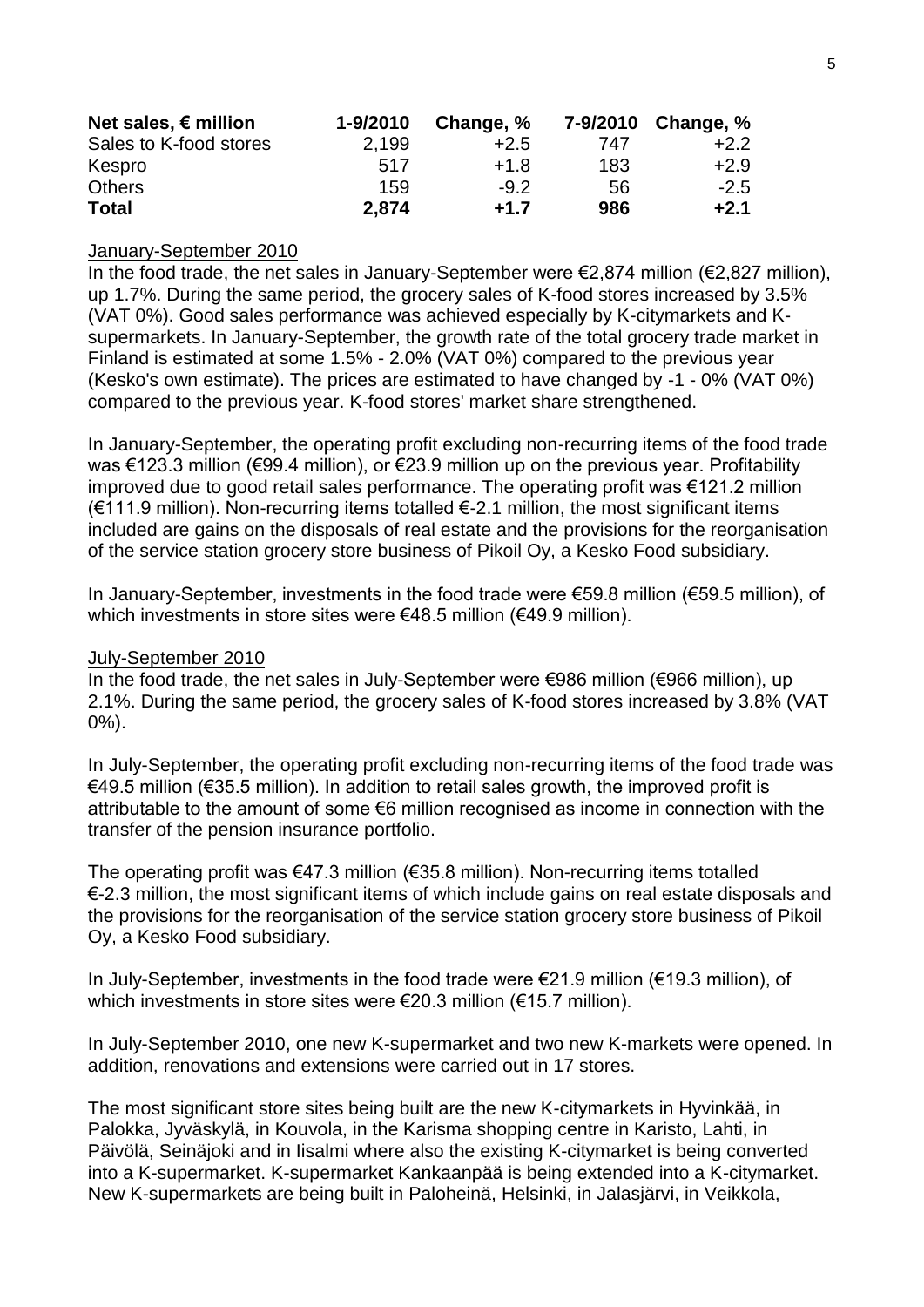Kirkkonummi, in Mäntyharju, in Savonlinna and Sodankylä. K-supermarkets in Kiiminki, Nilsiä and Raisio are being extended, and K-markets in Piikkiö, Kaarina, in Joutjärvi, Lahti and in Suonenjoki are being extended into K-supermarkets.

#### **Home and speciality goods trade**

|                                 | 1-9/2010 | 1-9/2009  | 7-9/2010 | 7-9/2009  |
|---------------------------------|----------|-----------|----------|-----------|
| Net sales, $\epsilon$ million   | 1,068    | 1,058     | 378      | 381       |
| Operating profit excl.          | 20.3     | $-10.2$   | 13.2     | 6.5       |
| non-recurring items,            |          |           |          |           |
| $\epsilon$ million              |          |           |          |           |
| Operating profit as %           | 1.9      | $-1.0$    | 3.5      | 1.7       |
| of net sales excl.              |          |           |          |           |
| non-recurring items             |          |           |          |           |
| Investments, $\epsilon$ million | 16.9     | 22.8      | 4.2      | 5.9       |
|                                 |          |           |          |           |
|                                 |          |           |          |           |
| Net sales, $\epsilon$ million   | 1-9/2010 | Change, % | 7-9/2010 | Change, % |
| Anttila                         | 331      | $-0.9$    | 116      | $-0.9$    |
| K-citymarket Home               | 422      | $+6.2$    | 146      | $+4.3$    |
| and Speciality Goods            |          |           |          |           |
| Intersport                      | 118      | $-0.1$    | 42       | $-5.0$    |
| Indoor                          | 114      | $-2.2$    | 43       | $-1.5$    |
| Musta Pörssi                    | 67       | $-7.2$    | 24       | $-9.6$    |
| Kenkäkesko                      | 17       | $-15.0$   | 7        | $-19.1$   |

## January-September 2010

In the home and speciality goods trade, the net sales in January-September were  $\epsilon$ 1,068 million (€1,058 million), up 0.9%. K-citymarket's net sales performance was good especially in clothing and household goods. The net sales were also increased by the stores opened in the previous year. As the housing market picked up, the home decoration products of the Asko and Kodin Ykkönen stores sold better than in the comparative period. As for Intersport Finland, especially Budget Sport's sales were up on the previous year. Sunday opening had a clearly positive impact on the sales performance in January-April and in September.

The operating profit of the home and speciality goods trade excluding non-recurring items in January-September was €20.3 million, a €30.5 million year-on-year increase attributable to increased sales, improved productivity and more efficient purchasing operations. The operating profit for January-September was €57.7 million (€0.1 million). The non-recurring items include gains on real estate disposals, which totalled €37.4 million.

Investments in the home and speciality goods trade in January-September were €16.9 million (€22.8 million).

At the beginning of the year, Kodin Ykkönen in Kaisaniemi, Helsinki was closed down due to the termination of the lease. The K-citymarket in downtown Pori was converted into a Ksupermarket early this year. The Anttila department store in Jyväskylä was relocated to a new site in March 2010. Indoor disposed of its operating activities in Latvia in March. A new Kodin Ykkönen was opened in Lappeenranta at the end of May.

### July-September 2010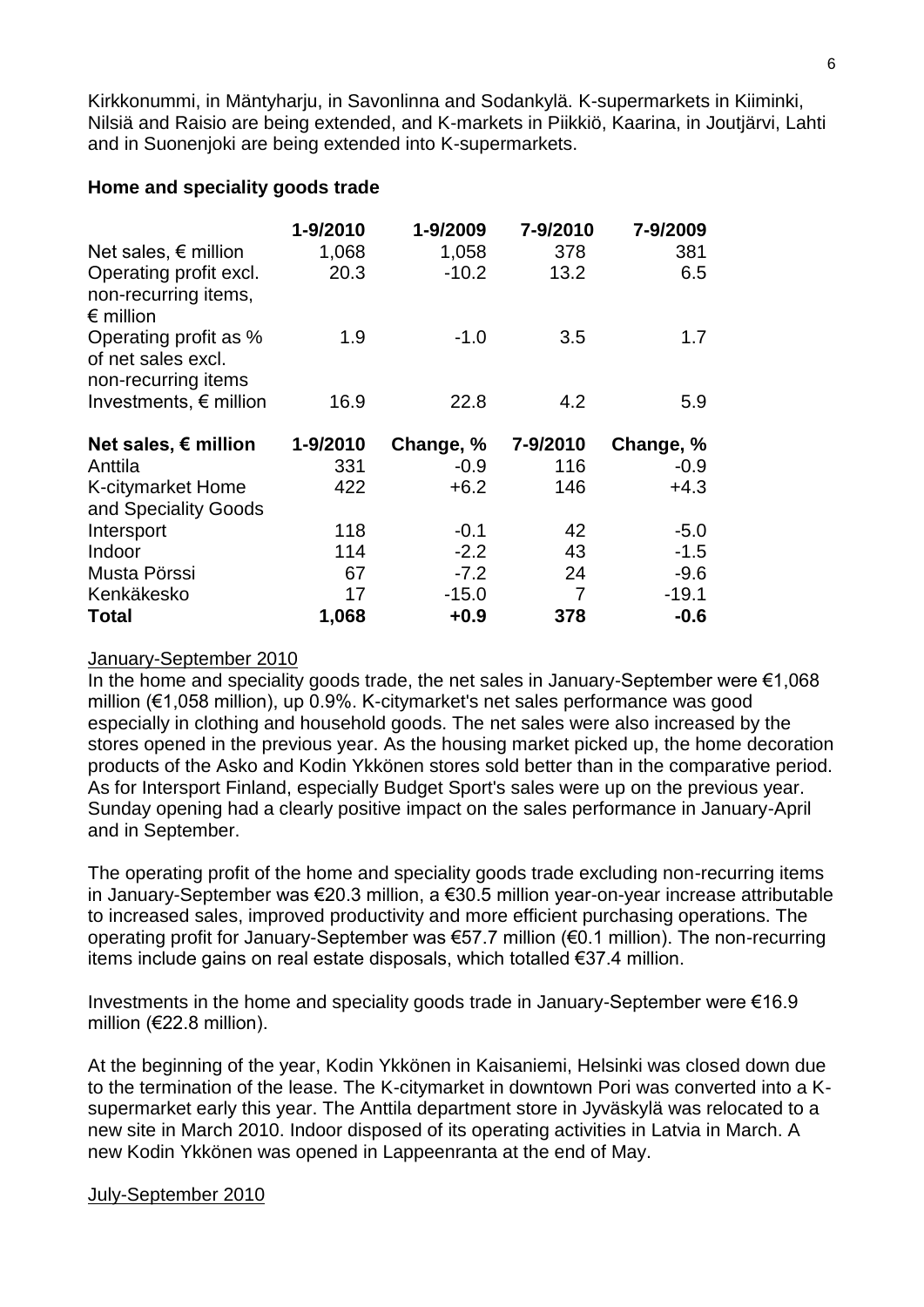In the home and speciality goods trade, the net sales in July-September were €378 million (€381 million), down 0.6%. The July sales performance was lowered by smaller than usual sale volumes. After the summer sale, home decoration products achieved a positive sales performance. Especially Indoor's Sotka and Anttila's Kodin Ykkönen department stores increased their sales over the previous year.

The operating profit excluding non-recurring items of the home and speciality goods trade in July-September was €13.2 million, a €6.7 million year-on-year increase. The operating profit excluding non-recurring items was positively impacted by improved productivity and a higher level of margin, due to healthy stocks during the sale period. The operating profit in July-September was €50.6 million (€7.0 million). The non-recurring items include gains on real estate disposals, which totalled €37.4 million.

Investments in the home and speciality goods trade in July-September were €4.2 million (€5.9 million).

Anttila's automated logistics centre is being built in Kerava. When completed, it will also make e-commerce logistics materially more efficient.

| <b>Bullaing and nome improvement trade</b> |          |           |          |           |
|--------------------------------------------|----------|-----------|----------|-----------|
|                                            | 1-9/2010 | 1-9/2009  | 7-9/2010 | 7-9/2009  |
| Net sales, $\epsilon$ million              | 1,894    | 1,787     | 687      | 614       |
| Operating profit excl.                     |          |           |          |           |
| non-recurring items,                       |          |           |          |           |
| $\epsilon$ million                         | 24.2     | 14.0      | 20.0     | 8.4       |
| Operating profit as %                      |          |           |          |           |
| of net sales excl.                         |          |           |          |           |
| non-recurring items                        | 1.3      | 0.8       | 2.9      | 1.4       |
| Investments, $\epsilon$ million            | 33.3     | 65.3      | 4.8      | 19.0      |
|                                            |          |           |          |           |
|                                            |          |           |          |           |
| Net sales, € million                       | 1-9/2010 | Change, % | 7-9/2010 | Change, % |
| Rautakesko Finland                         | 881      | $+6.4$    | 293      | $+9.2$    |
| K-rauta AB                                 | 159      | $+10.2$   | 61       | $+9.4$    |
| Byggmakker                                 | 413      | $+15.9$   | 152      | $+17.9$   |
| Rautakesko Estonia                         | 39       | $-21.6$   | 16       | $-17.2$   |
| Rautakesko Latvia                          | 36       | $-4.1$    | 14       | $+4.0$    |
| Senukai                                    | 165      | $-19.0$   | 69       | $-0.6$    |
| Rautakesko Russia                          | 150      | $+18.3$   | 60       | $+32.3$   |
| <b>OMA</b>                                 | 52       | $+28.2$   | 24       | $+60.2$   |

## **Building and home improvement trade**

### January-September 2010

In the building and home improvement trade, the net sales in January-September were €1,894 million (€1,787 million), up 6.0%. The building and home improvement market increased in January-September by some 7% in Finland, some 4% in Norway and some 6% in Sweden. The market decreased by some 10-20% in the Baltic countries (Rautakesko's estimate). The Russian building and home improvement market is estimated to have returned to growth.

In January-September, the net sales in Finland were €881 million, an increase of 6.4%. The building and home improvement product lines contributed €652 million to the net sales in Finland, an increase of 11.9%. The agricultural supplies trade contributed €229 million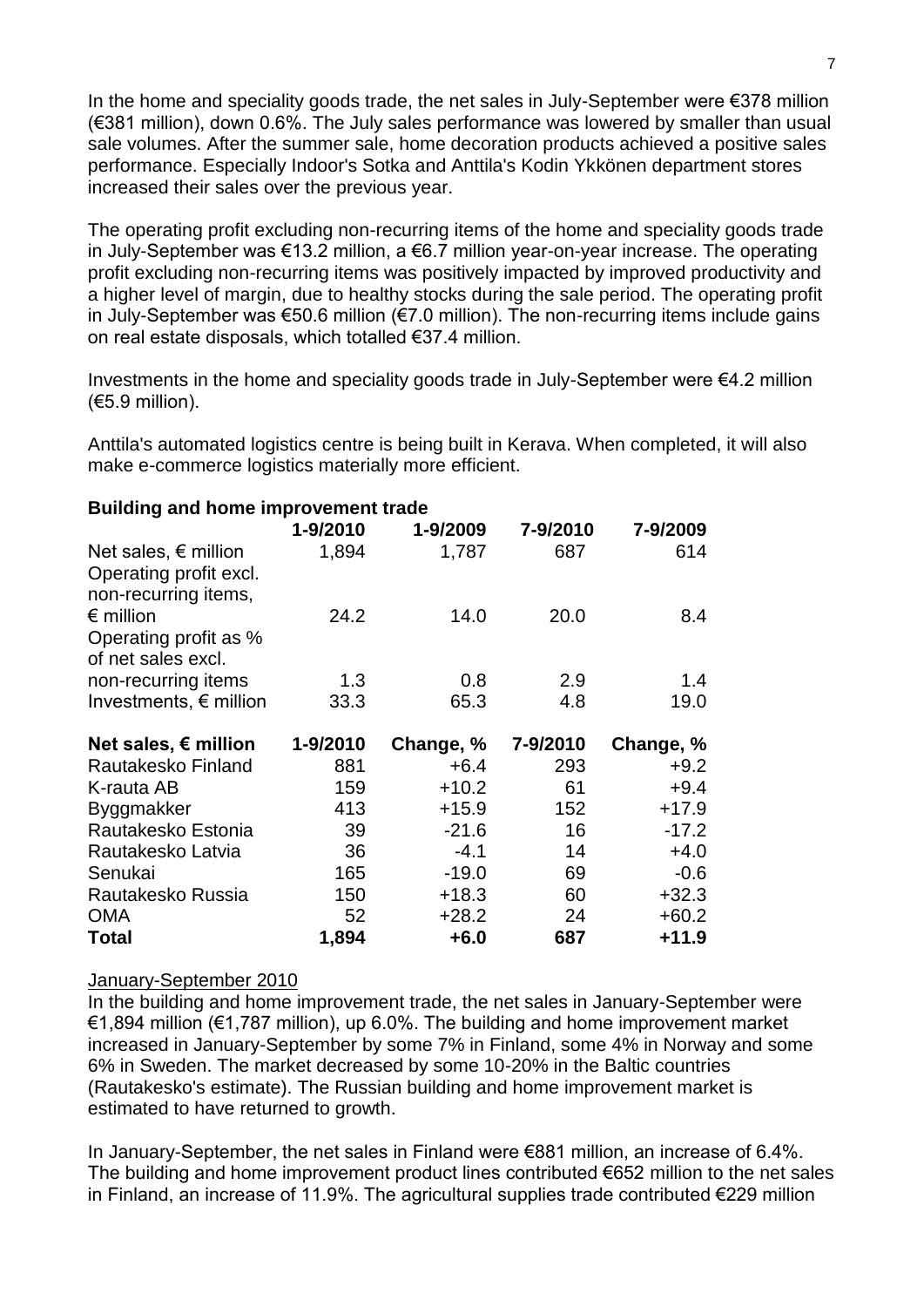to the net sales, down 6.8%.

The net sales from foreign operations in the building and home improvement trade were €1,013 million (€959 million), an increase of 5.7%. The sales performance of foreign operations was impacted by the strengthening of the Swedish krona, the Norwegian krone and the Russian ruble, as well as new store openings. The net sales from foreign operations dropped by 1.5% in terms of the local currencies. In Sweden, the net sales of K-rauta AB decreased by 0.7% in terms of kronas. In Norway, Byggmakker's net sales increased by 4.7% in terms of krones. In Russia, the net sales of the building and home improvement trade increased by 6.1% in terms of rubles, and the net sales of the Belarusian OMA were up by 30.9% in terms of rubles. Foreign operations contributed 53.5% to the net sales of the building and home improvement trade.

In January-September, the operating profit excluding non-recurring items of the building and home improvement trade was €24.2 million (€14.0 million). The operating profit increased especially in Finland and Lithuania, but decreased in Russia, owing to new store openings. In January-September, the operating profit was €24.0 million (€18.0 million).

In January-September, investments in the building and home improvement trade were €33.3 million (€65.3 million), of which 88.9% (82.0%) abroad.

In January-September, new K-rauta stores were opened in Palokka, Jyväskylä, in Stockholm, Sweden and in Kaluga and Tula, Russia. OMA, a subsidiary of Rautakesko's Lithuanian subsidiary Senukai, opened a new DIY store in Minsk, Belarus.

The retail sales of the K-rauta and Rautia chains in Finland increased by 5.5% to  $\epsilon$ 771 million (VAT 0%), in January-September. The sales of Rautakesko B2B Service increased by 18.8%. The retail sales of the K-maatalous chain were €261 million (VAT 0%), down 10.3%.

#### July-September 2010

In the building and home improvement trade, the net sales in July-September were €687 million ( $€614$  million), up 11.9%.

In July-September, the net sales in Finland were €293 million, an increase of 9.2%. The building and home improvement product lines contributed €222 million to the net sales in Finland, an increase of 13.6%. The net sales of the agricultural supplies trade were  $\epsilon$ 71 million, a decrease of 2.9%.

The net sales from foreign operations in the building and home improvement trade were €395 million (€346 million), an increase of 14.1%. The net sales from foreign operations increased by 6.2% in terms of the local currencies. In Sweden, the net sales of K-rauta AB decreased by 1.6% in terms of kronas. In Norway, Byggmakker's net sales increased by 7.3% in terms of krones. In Russia, the net sales of the building and home improvement trade increased by 17.0% in terms of rubles, and the net sales of the Belarusian OMA were up by 55.4% in terms of rubles. Foreign operations contributed 57.4% to the net sales of the building and home improvement trade.

In July-September, the operating profit excluding non-recurring items of the building and home improvement trade was €20.0 million, up €11.7 million. The operating profit performance grew especially in Finland and Lithuania. The operating profit in July-September was €19.9 million (€8.5 million).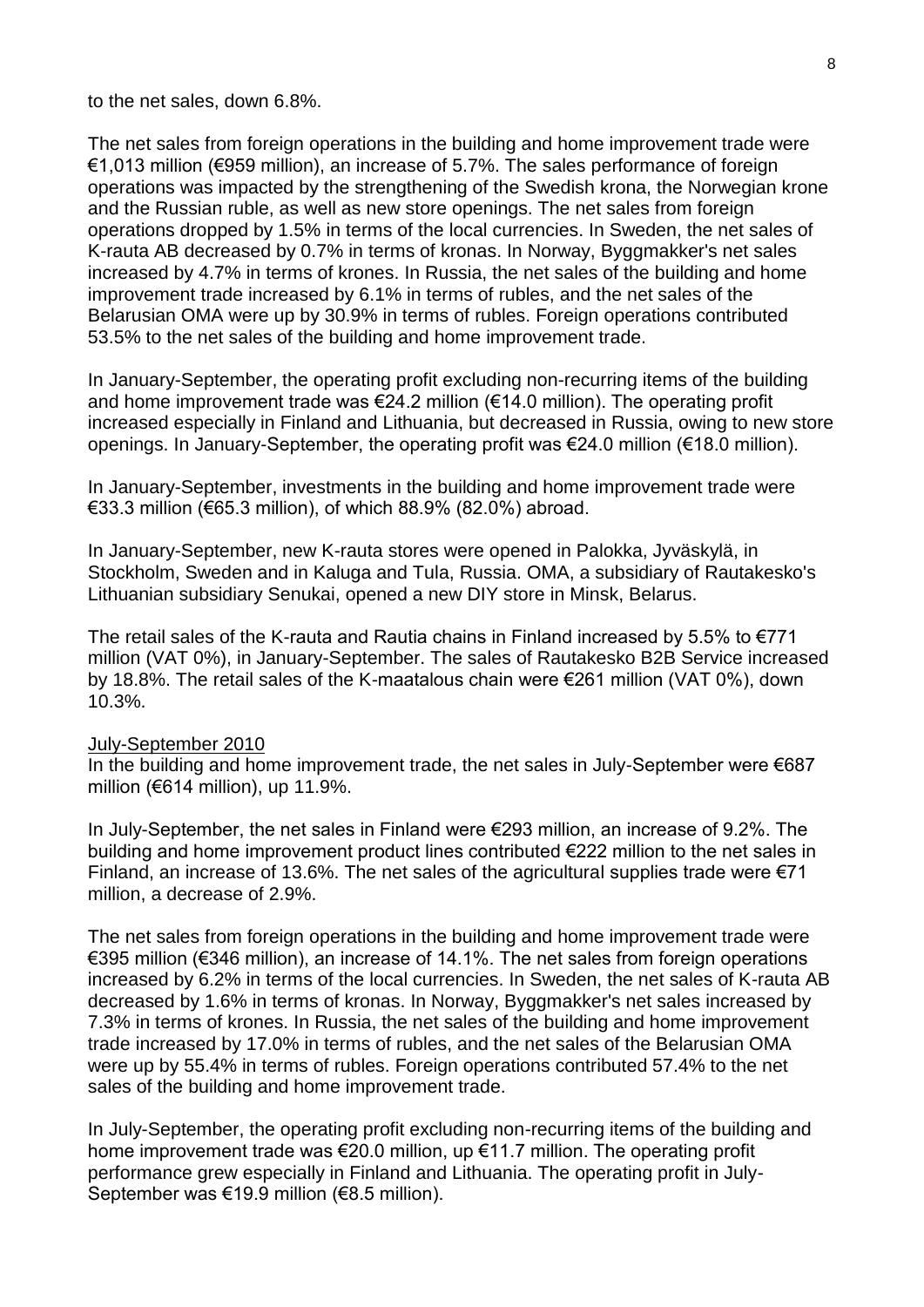In July-September, investments in the building and home improvement trade were  $64.8$ million (€19.0 million).

In July-September, new stores were not opened. A new K-rauta store is being built in Kouvola, Uppsala, Haaparanta, St. Petersburg, and two in Moscow.

The retail sales of the K-rauta and Rautia chains in Finland increased by 1.2% to  $\epsilon$ 294 million (VAT 0%), in July-September. The sales of Rautakesko B2B Service increased by 28.8%. The retail sales of the K-maatalous chain were €80 million, (VAT 0%), down 11.2%.

| Car and machinery trade         |          |           |          |           |
|---------------------------------|----------|-----------|----------|-----------|
|                                 | 1-9/2010 | 1-9/2009  | 7-9/2010 | 7-9/2009  |
| Net sales, $\epsilon$ million   | 752      | 743       | 218      | 213       |
| Operating profit excl.          |          |           |          |           |
| non-recurring items,            |          |           |          |           |
| $\epsilon$ million              | 29.2     | $-2.4$    | 8.7      | 1.7       |
| Operating profit as %           |          |           |          |           |
| of net sales excl.              |          |           |          |           |
| non-recurring items             | 3.9      | $-0.3$    | 4.0      | 0.8       |
| Investments, $\epsilon$ million | 13.1     | 8.5       | 5.0      | 5.0       |
|                                 |          |           |          |           |
| Net sales, $\epsilon$ million   | 1-9/2010 | Change, % | 7-9/2010 | Change, % |
| VV-Auto                         | 517      | $+9.4$    | 150      | $+17.7$   |
| Konekesko                       | 235      | $-13.0$   | 68       | $-21.0$   |
| <b>Total</b>                    | 752      | $+1.2$    | 218      | $+2.2$    |

### January-September 2010

In January-September, the net sales of the car and machinery trade were €752 million (€743 million), up 1.2%. The comparable net sales of the car and machinery trade grew by 14%. The impact of the car tax change (effective 1 April 2009) and the discontinued Baltic grain and agricultural inputs trade have been eliminated from the comparable net sales.

VV-Auto's net sales in January-September were €517 million (€473 million), an increase of 9.4%. In the first part of the year, the net sales performance was lowered by the car tax change effective 1 April 2009, causing the car tax to be excluded from the net sales. VV-Auto's comparable net sales growth was 18.7%. During the first part of the year in Finland, new registrations of passenger cars increased by 21.3% and those of vans by 13.9% compared to the previous year. In January-September, the combined market share of passenger cars imported by VV-Auto rose to 19.2% (18.3%) and that of vans to 21.6% (19.6%).

Konekesko's net sales in January-September were €235 million (€270 million), down 13.0% compared to the previous year, as a result of the planned discontinuation of the Baltic grain and agricultural inputs trade. The net sales of Konekesko's machinery trade grew by 4.1%. Net sales in Finland were €154 million, matching the level of the previous year. The net sales from Konekesko's foreign operations were €83 million, down 29.9%. In line with its strategy, Konekesko concentrates on the machinery trade also in the Baltic countries.

In January-September, the operating profit excluding non-recurring items of the car and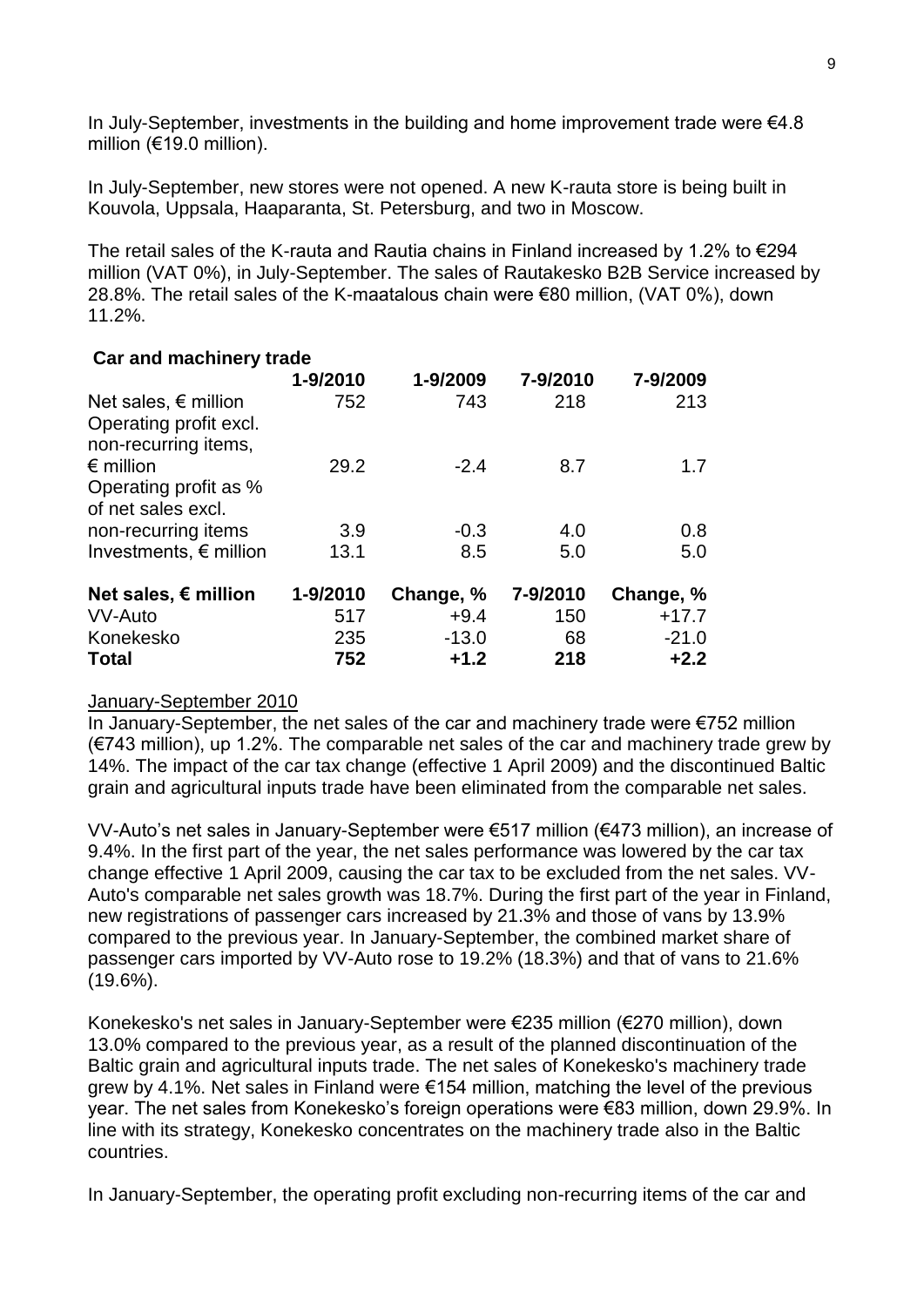machinery trade was €29.2 million, which was €31.6 million higher than in the previous year. The profit performance was affected by VV-Auto's strong sales growth, cost reduction implemented in the division, as well as the €9 million impairment charges and expense provisions recognised by Konekesko on the Baltic agricultural supplies business for the first quarter of 2009. The operating profit in January-September was €30.0 million  $(E-2.4$  million).

Investments in the car and machinery trade were  $\epsilon$ 13.1 million ( $\epsilon$ 8.5 million) in January-September.

#### July-September 2010

In July-September, the net sales of the car and machinery trade were €218 million (€213 million), up 2.2%. The comparable net sales of the car and machinery trade grew by 11.7%. The discontinued Baltic grain and agricultural inputs trade has been eliminated from the comparable net sales.

VV-Auto's net sales in July-September were €150 million (€128 million), an increase of 17.7%. The net sales were increased by a positive general market trend. At the end of September, order books were still fuller than in the previous year.

Konekesko's net sales in July-September were €68 million (€86 million), down 21.0%. The net sales from Konekesko's machinery trade matched the level of the previous year.

In July-September, the operating profit excluding non-recurring items of the car and machinery trade was €8.7 million, which was €7.0 million higher than in the previous year. The profit performance was especially affected by sales growth in the car trade coupled with cost savings achieved in the machinery trade. The operating profit in July-September was  $€8.6$  million ( $€1.7$  million).

Investments in the car and machinery trade were  $\epsilon$ 5.0 million ( $\epsilon$ 5.0 million) in July-September.

### **Changes in the Group composition**

There were no significant changes in the Group composition during the reporting period.

## **Resolutions of the Annual General Meeting 2010 and decisions of the Board's organisational meeting**

Kesko Corporation's Annual General Meeting held on 29 March 2010 adopted the financial statements for 2009 and discharged the Board of Directors' members and the Managing Director from liability. The Annual General Meeting also resolved to distribute a dividend of €0.90 per share, or a total amount of €88,547,166.90, as proposed by the Board. The dividend pay date was 12 April 2010. The Annual General Meeting also resolved to leave the number of members of the Board of Directors unchanged at seven, elected PricewaterhouseCoopers Oy as the company's auditor, with APA Johan Kronberg as the auditor with principal responsibility, and approved the Board's proposal to amend the Article of Association providing for the convocation period so that the notice of a General Meeting shall be given not later than three weeks before the General Meeting, but in any case at least nine days before the record date of the General Meeting, referred to in Chapter 4, Article 2, Subsection 2 of the Companies Act. The resolutions of the Annual General Meeting were announced in more detail in a stock exchange release on 29 March 2010.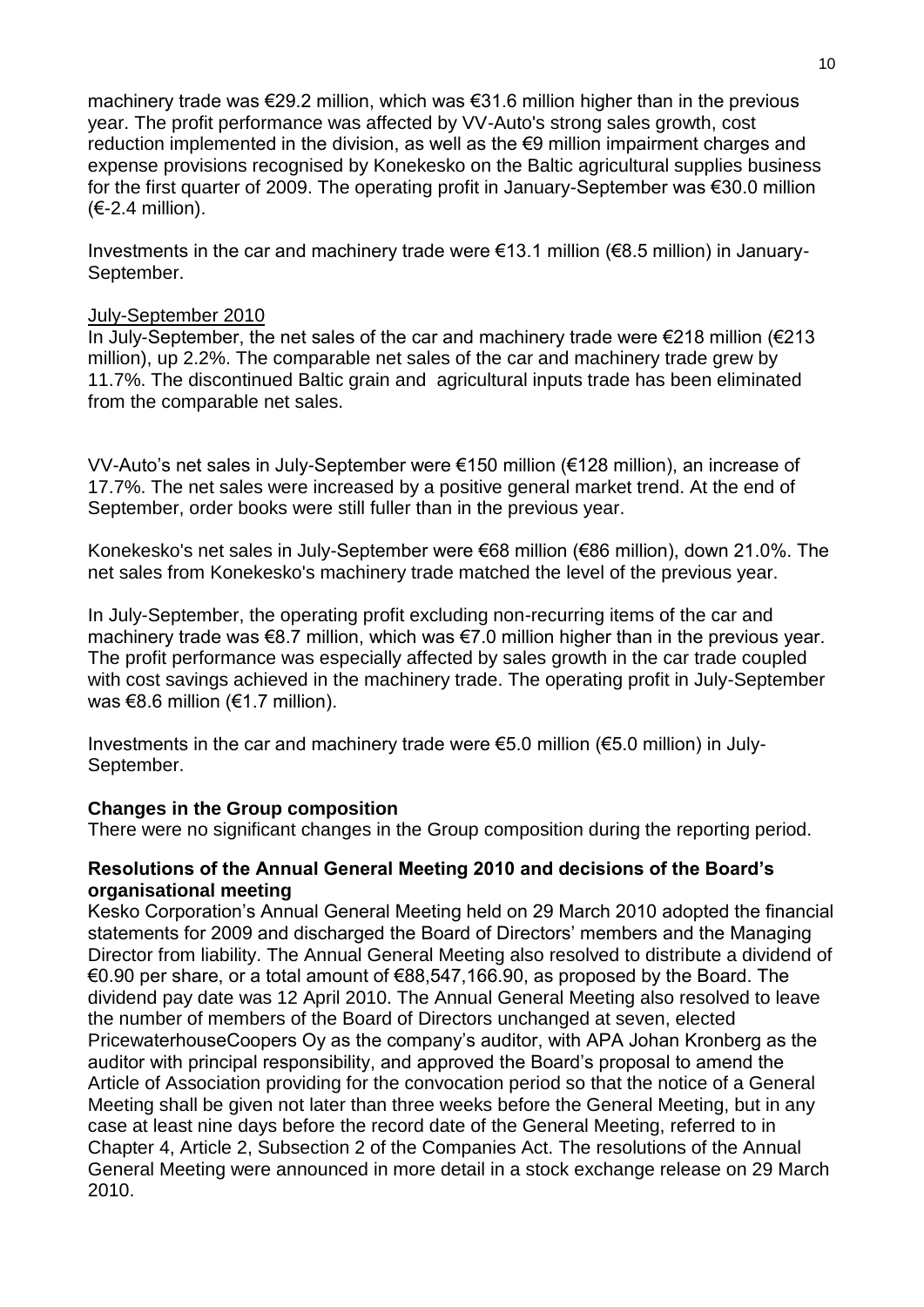The organisational meeting of Kesko Corporation's Board of Directors, held after the Annual General Meeting, decided to leave the compositions of the Board's Audit Committee and Remuneration Committee unchanged. The decisions of the Board's organisational meeting were announced in a stock exchange release on 29 March 2010.

#### **Shares, securities market and Board authorisations**

At the end of September 2010, Kesko Corporation's share capital totalled €197,282,584. Of all shares 31,737,007, or 32.2%, were A shares and 66,904,285, or 67.8%, were B shares. The aggregate number of shares was 98,641,292. Each A share entitles to ten (10) votes and each B share to one (1) vote. In January-September, the share capital was increased three times as a result of the share subscriptions with the options of the 2003 stock option scheme. The increases were made on 11 February 2010 (€128,424), 3 May 2010 (€422,754) and 3 June 2010 (€88,348) and announced in stock exchange notifications on the same days. The subscribed shares were included on the main list of Nasdaq OMX Helsinki for public trading with the old B shares on 12 February 2010, 4 May 2010 and 4 June 2010.

The price of a Kesko A share quoted on Nasdaq OMX Helsinki (the Helsinki stock exchange) was €23.60 at the end of 2009, and €33.50 at the end of September 2010, representing an increase of 41.9%. Correspondingly, the price of a B share was €23.08 at the end of 2009, and €34.42 at the end of September 2010, representing an increase of 49.1%. In January-September, the highest A share price was €33.50 and the lowest was €23.16. For B shares, they were €34.54 and €22.40 respectively. In January-September, the Helsinki stock exchange (OMX Helsinki) All-Share index rose by 9.9%, the weighted OMX Helsinki CAP index by 15.5%, while the Consumer Staples Index was up 31.5% during the same period.

At the end of September 2010, the market capitalisation of A shares was €1,063 million, while that of B shares was €2,303 million. Their combined market capitalisation was €3,366 million, an increase of €1,080 million on the end of 2009. In January-September 2010, 3,772,299 A shares were traded on the Helsinki stock exchange at a total value of €112 million, while 39.7 million B shares were traded at a total value of €1,111 million.

The number of 2003F stock options of the 2003 scheme traded during the reporting period was 273,212 at a total value of about €3.4 million. The 2003 option scheme expired on 30 April 2010.

In addition, the company operates the 2007 stock option scheme for management and key personnel which comprises 2007A options, whose exercise period began on 1 April 2010, and 2007B and 2007C options, whose exercise periods will begin at the beginning of April in 2011 and 2012 respectively. The 2007A options were also included on the official list of the Helsinki stock exchange on 1 April 2010, and 6,000 options were traded during the reporting period at a total value of €6,350.

The Board of Directors was authorised by the Annual General Meeting of 30 March 2009 to issue a maximum of 20,000,000 new B shares against payment or other consideration. The authorisation also includes a rights issue. The authorisation has not been used. Further information on Board authorisations is available at www.kesko.fi.

At the end of September 2010, the number of shareholders was 37,677, which was 1,211 less than at the end of 2009. At the end of September 2010, foreign ownership of all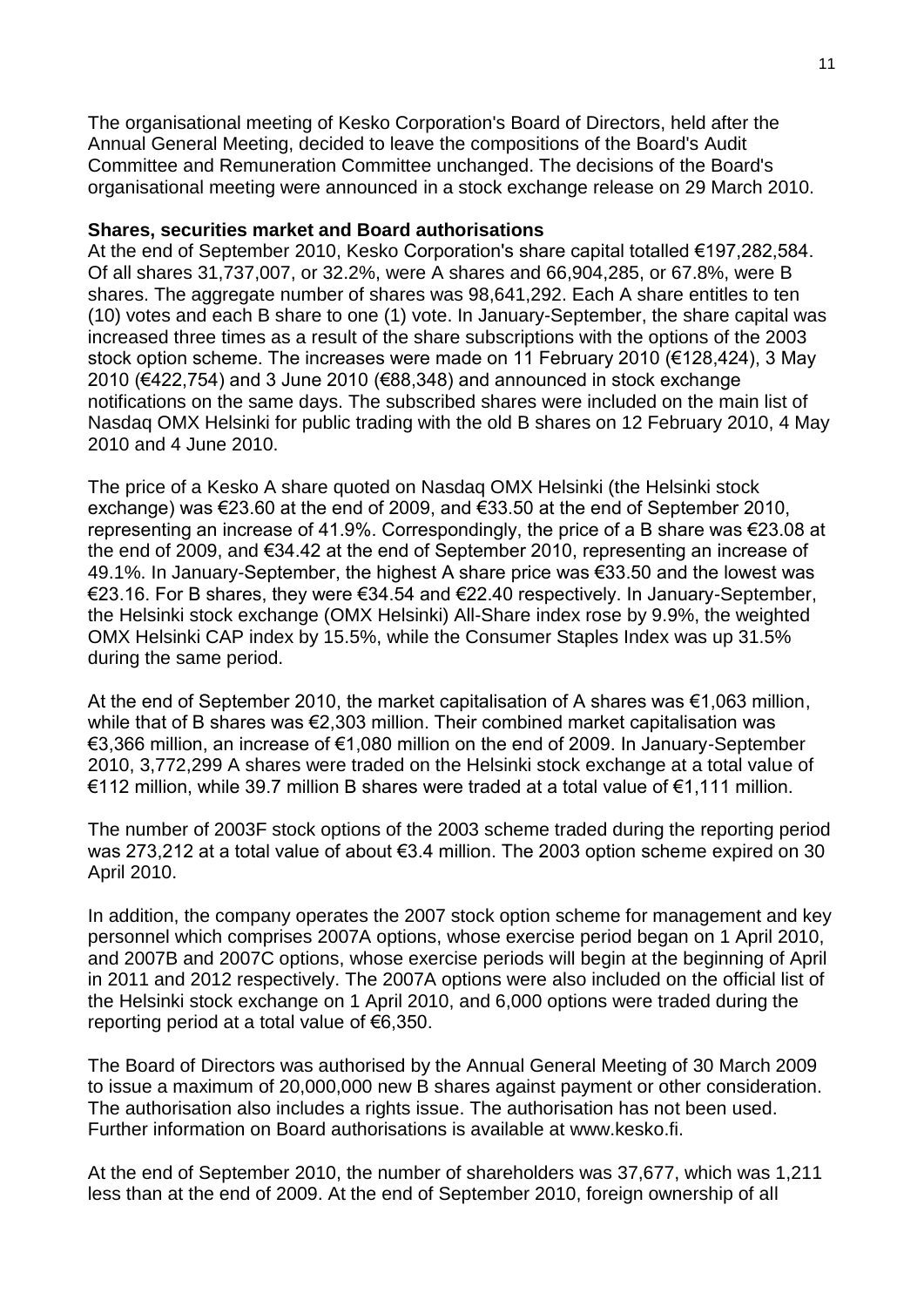shares was 25%, and foreign ownership of B shares was 37%.

### **Flagging notifications**

The Kesko Pension Fund sold such a number of Kesko A shares owned by it to Kruunuvuoren Satama Oy that its holding of Kesko shares, as a percentage of votes carried by all Kesko shares, fell below 5%, and respectively, the number of votes carried by shares held by Kruunuvuoren Satama Oy exceeded 5% of votes carried by all Kesko shares. The matter was announced in a stock exchange notification on 27 July 2010.

## **Main events during the reporting period**

On 1 July 2010, Kesko sold ten properties to Ilmarinen Mutual Pension Insurance Company and Kruunuvuoren Satama Oy, a joint venture established by Ilmarinen, the Kesko Pension Fund and Kesko Corporation. The debt-free selling price of the properties totalled €107.5 million. The €47.4 million gain on the sale of the properties is treated as a non-recurring item in Kesko's operating profit for the third quarter of the year, with the exception of a non-recurring €2.3 million gain on the sale, which will be recognised for the fourth quarter. In the same connection, the Kesko Pension Fund sold seven retail store properties owned by it to Kruunuvuoren Satama Oy. The Kesko Group companies leased the properties for the Kesko Group companies' use, mainly on 15-year leases with extension options. In consequence, the Kesko Group's lease liabilities rose by about €120 million. Kesko Corporation has made an equity investment of approximately €33 million in the joint venture. Its ownership interest and voting rights in Kruunuvuoren Satama Oy are 49%. The company is included in the Kesko Group's financial reporting as an associate starting from 1 July 2010 (stock exchange releases on 1 July 2010).

On 1 September 2010, the management of the statutory pension provision and the related insurance portfolio of some 3,100 people employed by the Kesko Group were transferred from the Kesko Pension Fund to Ilmarinen Mutual Pension Insurance Company. As a result, Kesko will recognise an €8 million actuarial gain in the latter part of the year which will not be treated as a non-recurring item. The fair value of the Kesko Pension Fund's investment assets exceeds the amount of its pension liabilities. The difference is recognised as pension assets in Kesko's balance sheet. Pension assets are planned to be returned and the returned pension assets are expected to have a positive cash flow effect totalling about €160 million. The matter was announced in a stock exchange release on 1 September 2010.

### **Responsibility**

For the eighth year in succession, Kesko was selected for the Dow Jones sustainability indexes DJSI World and DJSI Europe. In the annual review 2010, Kesko gained the subsector's best scores for its environmental reporting, risk management, and the corporate code of conduct for preventing corruption and bribery.

Kesko Food has, in cooperation with Suominen Flexible Packaging Ltd, developed Pirkka recycled plastic bags made of protective plastic wrappings used in Kesko Food's central warehouses and terminals. The new Pirkka recycled plastic bags were available in K-food stores in September.

In September, Asko launched a new sofa, Puro, designed in cooperation with the Finnish Allergy and Asthma Federation and Insofa Ltd, Asko's own sofa factory. Insofa became the first sofa manufacturer in Finland to have the right to use the allergy label.

In September, Intersport and Halti launched a jacket recycling campaign in which €5 for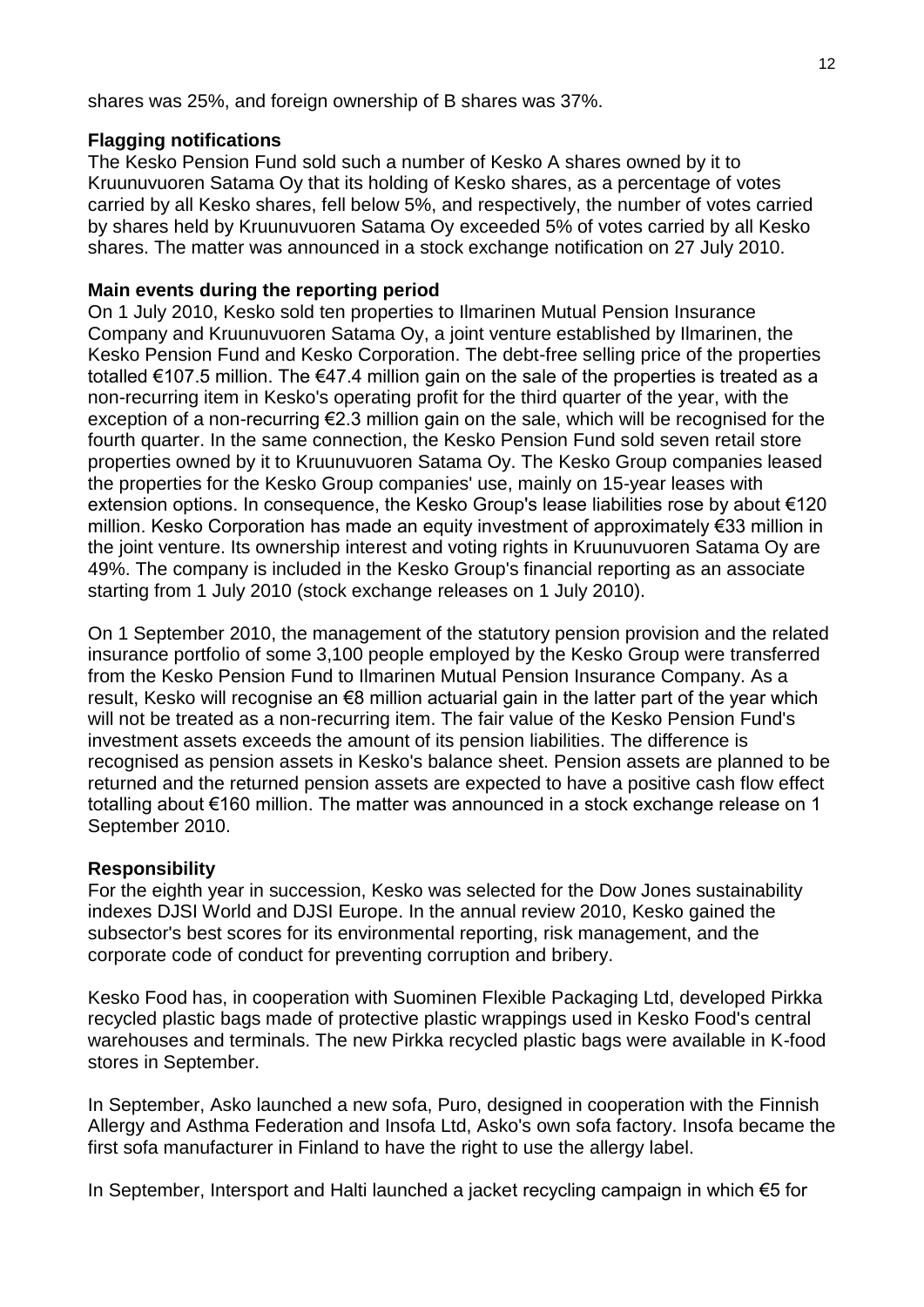each new jacket bought during the campaign are donated to Plan Finland's 'Because I am a girl' campaign.

In October, K-food stores participate in the Cancer Society of Finland's Pink Ribbon campaign by selling Pirkka Pink Ribbon rose bunches in K-food stores and Pink Ribbon campaign bags in K-citymarkets.

In Sweden, K-rauta AB participates in the Save the Children campaign until March 2011. The K-rauta stores in Sweden display collection boxes and sell campaign products from which the revenue will be donated to Save the Children's Emergency Fund.

Kesko participated in the Energy Saving Week from 11 to 17 October. K-supermarket Torpparinmäki, opened in Helsinki in October, is the first store in the world with the energy efficient LED lighting system throughout the premises. The LED lighting of the store consumes over 35 percent less energy than traditional fluorescent tubes.

K-food stores will also continue adding lids and doors to their existing freezers. By October 2010, the annual energy savings achieved by this amounted to 11.6 million kilowatt hours (kWh), which correspond the total annual electricity consumption of nearly 600 one-family houses. The K-Group has signed the trading sector energy agreement and made a commitment to save over 65 million kilowatt hours (kWh) by the end of 2016.

#### **Risk management**

The Kesko Group has established a risk management process according to which divisions regularly assess risks and their management and report on them to the Group's management. Kesko's risk management and risks involved in its operating activities are described in more detail in the Corporate Governance section on Kesko's website. During the current year, no material changes have taken place in the risk factors presented in Kesko's 2009 Annual Report and financial statements.

The most significant risks for Kesko's operating activities in the near future are involved in the general economic development in Kesko's operating area and its impacts on the Kesko Group's sales and profit performance. Country-specific differences in the economic revival will affect the developments in demand especially in the building and home improvement trade and in the machinery trade. In the prevailing market situation, efficient management of costs, inventories, trade receivables and investment assets, as well as risk management responses to the prevention of malpractice are emphasized.

The risks and uncertainties related to profit performance have been described in the future outlook section of this release.

#### **Future outlook**

Estimates of the future outlook for the Kesko Group's net sales and operating profit excluding non-recurring items are given for the 12 months following the reporting period (10/2010-9/2011) in comparison with the 12-month period preceding the reporting period (10/2009-9/2010).

The outlook for trends in consumer demand has remained steady, especially as a result of higher consumer confidence and continuously low interest rate levels. Nevertheless, the trend in economic development continues to involve significant uncertainties relating to the evolution of total production, tightening taxation and ramifications of possible disturbances in the financial market.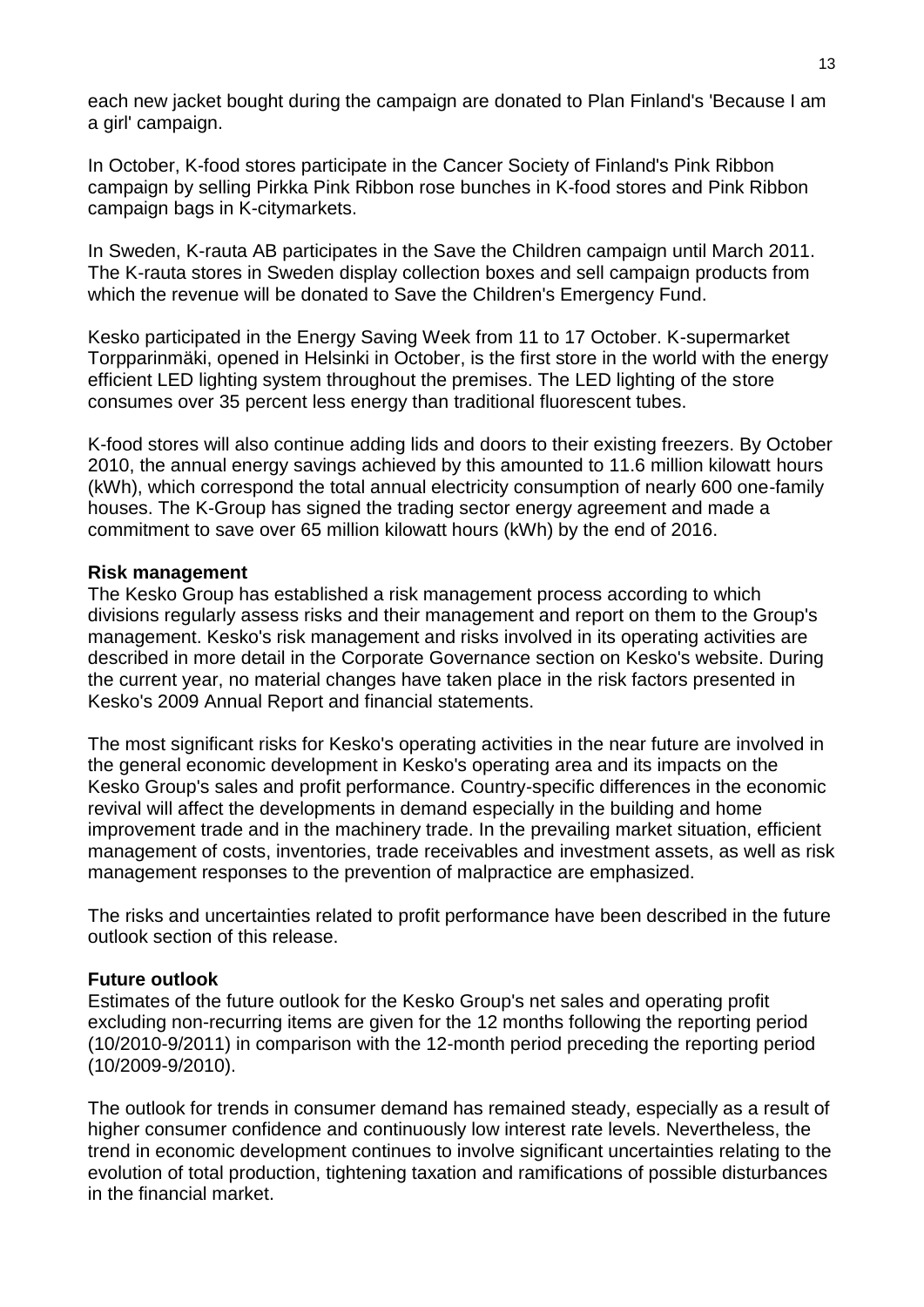The trend in the grocery trade is expected to continue steadily. In the home and speciality goods trade, the market recovery is expected to continue as a result of higher consumer confidence. As house building activity increases, the building and home improvement market is expected to continue strengthening in the Nordic countries, and the decline is expected to ease in the other operating countries. In the car and machinery trade, new car sales are expected to increase, and the market situation in the machinery trade is expected to recover gradually.

The Kesko Group's net sales are expected to grow during the next twelve months.

Kesko's operating profit excluding non-recurring items has more than doubled during the past twelve months. During the next twelve months, the operating profit excluding nonrecurring items is expected to remain at the achieved level, despite a significant expansion of the store site network.

Helsinki, 25 October 2010 Kesko Corporation Board of Directors

The information in this interim report is unaudited.

**Further information** is available from Arja Talma, Senior Vice President, CFO, telephone +358 1053 22113. A Finnish-language webcast from the media and analyst briefing on the interim report can be accessed at www.kesko.fi at 11.00. An English-language web conference on the interim report will be held today at 14.30 (Finnish time). The web conference login is available at www.kesko.fi.

### **KESKO CORPORATION**

Paavo Moilanen Senior Vice President, Corporate Communications and Responsibility

ATTACHMENTS Accounting policies Consolidated statement of comprehensive income Consolidated statement of financial position Consolidated statement of changes in equity Consolidated cash flow statement Group performance indicators Net sales by segment Operating profit by segment Segments' operating profits excl. non-recurring items Segment's operating margins excl. non-recurring items Capital employed by segment Return on capital employed by segment Investments by segment Segment information by quarter Personnel average and at 30 September Group contingent liabilities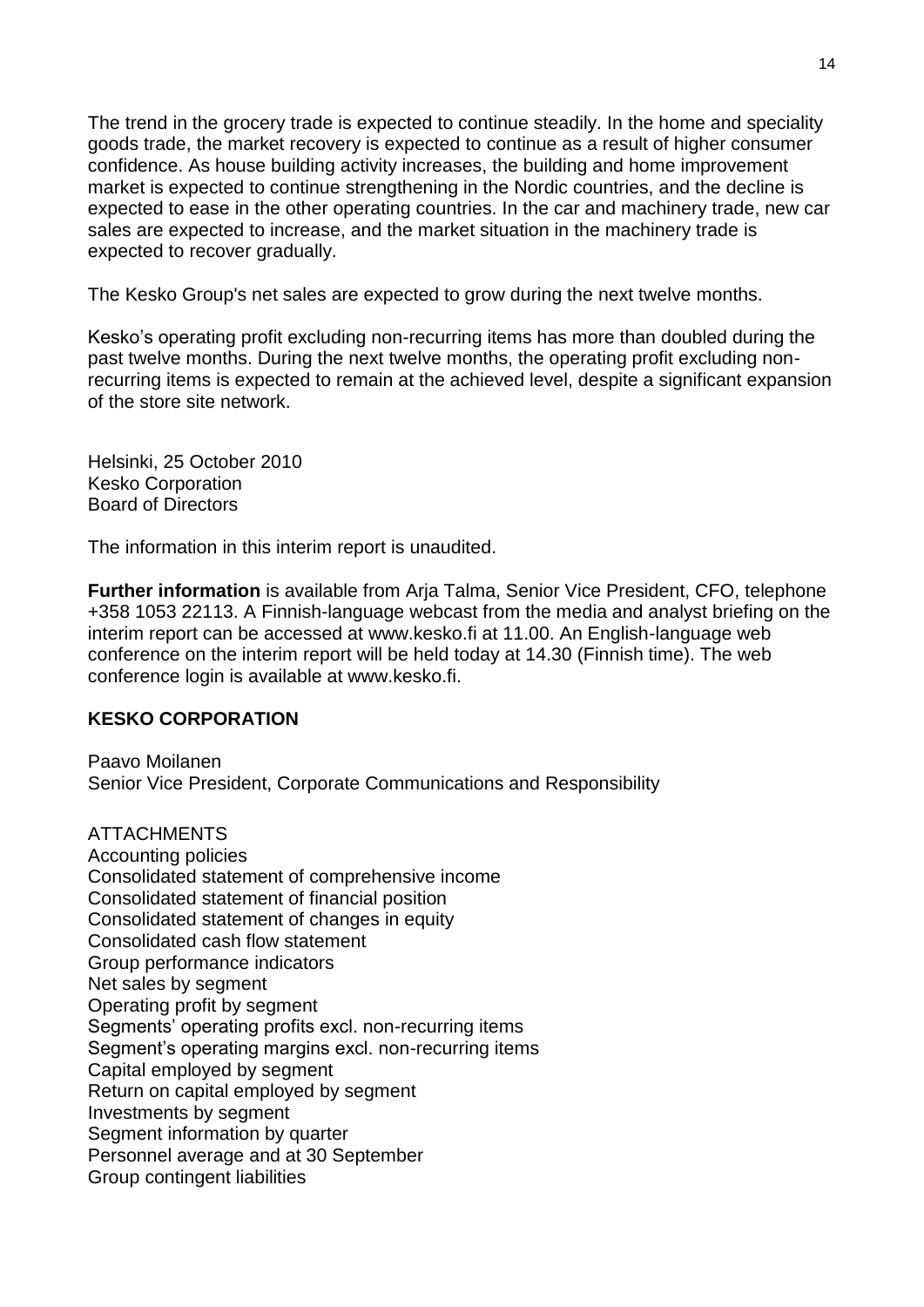Calculation of performance indicators K-Group's retail and B2B sales

Kesko Corporation's financial statements will be released on 3 February 2011. In addition, the Kesko Group's sales figures are published each month. News releases and other company information are available on Kesko's website at www.kesko.fi.

**DISTRIBUTION** NASDAQ OMX Helsinki Main news media www.kesko.fi

ATTACHMENTS:

### **Accounting policies**

This interim report has been prepared in accordance with the IAS 34 standard. The interim report has been prepared in accordance with the same principles as the annual financial statements for 2009, with the exception of the following changes due to the adoption of new and revised IFRS standards and IFRIC interpretations.

-IFRS 3 (revised), Business combinations

-IAS 27 (revised), Consolidated and Separate Financial Statements

-IAS 39 (amendment), Financial Instruments: Recognition and Measurement – Eligible hedged items

-IFRS 5 (amendment), Non-current assets held for sale and discontinued operations

-IFRS 2 (amendment), Share-based Payment - Group cash-settled transactions

-IFRIC 9 and IAS 39, (Amendments) Reassessment of Embedded Derivatives on **Reclassification** 

-IFRIC 17, Distributions of Non-cash Assets to Owners

- Annual amendments to the IFRSs (Annual Improvements)

The above amendments to standards and interpretations do not have a material impact on the reported income statement, statement of financial position or notes.

The net sales from operations in Finland presented in the interim report are inclusive of the export sales of the Finnish companies (previously exports were included in the net sales of other countries). The comparative figures have been restated accordingly.

#### **Consolidated income statement**

**(€ million)**

|                             | $1 - 9/$ |          | 1-9/ Change | $7 - 9/$          |        | 7-9/ Change | $1 - 12/$ |
|-----------------------------|----------|----------|-------------|-------------------|--------|-------------|-----------|
|                             | 2010     | 2009     | $\%$        | 2010              | 2009   | $\%$        | 2009      |
| Net sales                   | 6,467    | 6.294    | 2.8         | 2,231             | 2.133  | 4.6         | 8,447     |
| Cost of sales               | $-5,559$ | $-5,466$ | 1.7         | $-1,912$ $-1,853$ |        | 3.2         | $-7,298$  |
| <b>Gross profit</b>         | 908      | 828      | 9.6         | 319               | 280    | 13.8        | 1,149     |
| Other operating income      | 519      | 478      | 8.6         | 207               | 152    | 36.2        | 710       |
| Staff cost                  | $-376$   | $-398$   | $-5.7$      | $-116$            | $-126$ | $-8.0$      | $-535$    |
| Depreciation and impairment |          |          |             |                   |        |             |           |
| charges                     | $-89$    | $-88$    | 0.9         | $-32$             | $-30$  | 8.0         | -131      |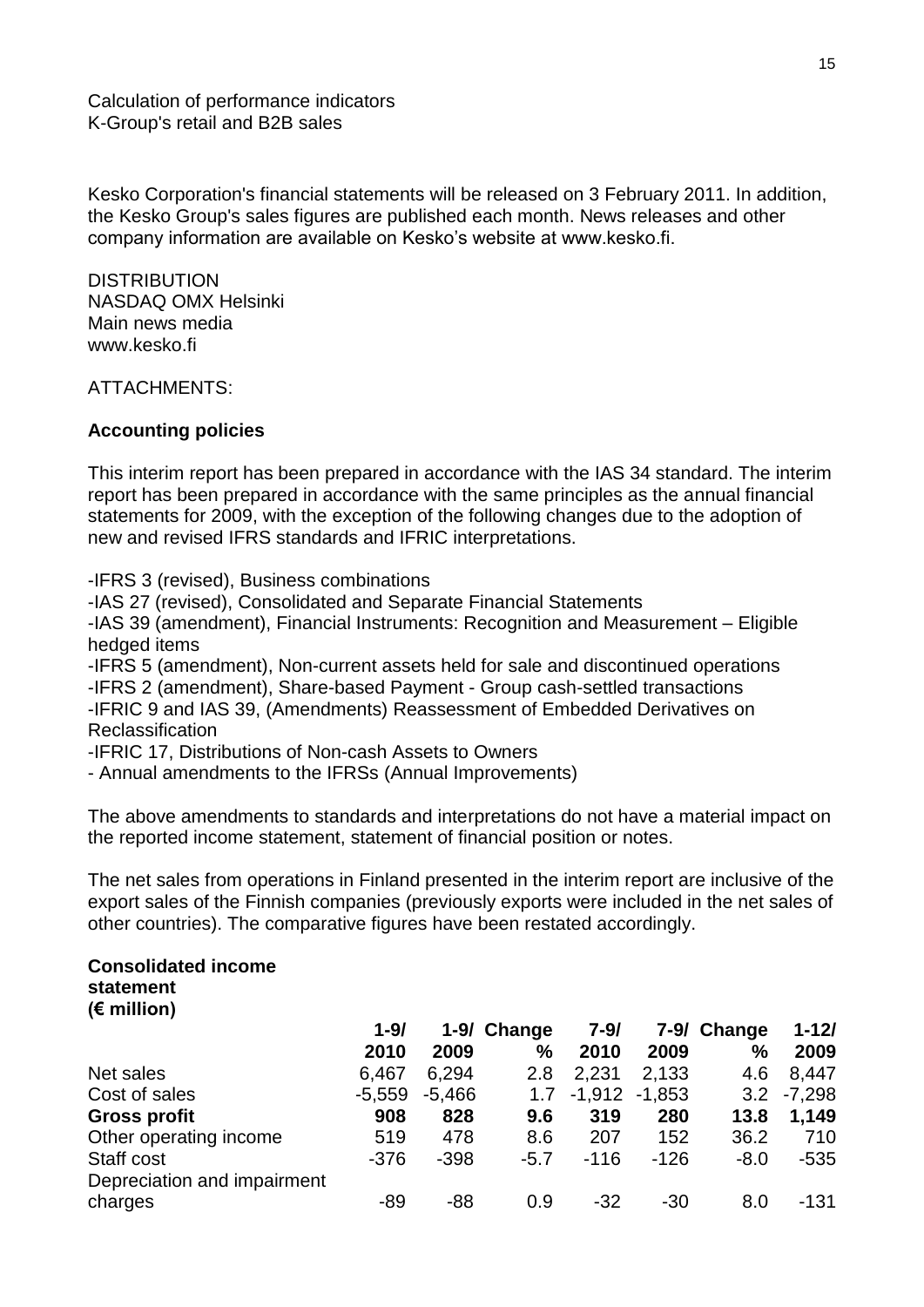| Other operating expenses<br><b>Operating profit</b><br>Interest income<br>Interest expenses<br>Exchange differences and | $-739$<br>224<br>15<br>$-11$           | $-706$<br>114<br>17<br>$-16$            | 4.7<br>96.0<br>$-11.8$<br>$-27.5$ | $-254$<br>124<br>5<br>$-4$          | $-228$<br>48<br>4<br>$-5$     | 11.3<br>(.)<br>31.4<br>$-28.6$            | $-961$<br>232<br>21<br>$-20$         |
|-------------------------------------------------------------------------------------------------------------------------|----------------------------------------|-----------------------------------------|-----------------------------------|-------------------------------------|-------------------------------|-------------------------------------------|--------------------------------------|
| other financial items<br>Income from associates<br><b>Profit before tax</b><br>Income tax                               | $-2$<br>$\overline{0}$<br>225<br>$-72$ | $-15$<br>$\overline{0}$<br>100<br>$-41$ | $-87.7$<br>(.)<br>(.)<br>77.4     | $-1$<br>$\mathbf 0$<br>125<br>$-40$ | -4<br>$\Omega$<br>44<br>$-18$ | $-78.8$<br>$\left( \right)$<br>(.)<br>(.) | $-17$<br>$\mathbf 0$<br>217<br>$-82$ |
| Profit for the period                                                                                                   | 153                                    | 60                                      | (.)                               | 84                                  | 25                            | (.)                                       | 134                                  |
| Attributable to<br>Owners of the parent<br>Non-controlling interests                                                    | 146<br>$\overline{7}$                  | 54<br>6                                 | $\left(  \right)$<br>25.6         | 80<br>$\overline{4}$                | 23<br>$\overline{2}$          | $\left( \right)$<br>89.5                  | 125<br>9                             |
| Earnings per share $(\epsilon)$ for<br>profit attributable to equity<br>holders of the parent                           |                                        |                                         |                                   |                                     |                               |                                           |                                      |
| <b>Basic</b><br><b>Diluted</b>                                                                                          | 1.48<br>1.48                           | 0.55<br>0.55                            | (.)<br>(.)                        | 0.81<br>0.81                        | 0.24<br>0.24                  | $\left(  \right)$<br>(.)                  | 1.28<br>1.27                         |
| <b>Consolidated statement of</b><br>comprehensive income<br>$(\epsilon$ million)                                        |                                        |                                         |                                   |                                     |                               |                                           |                                      |
|                                                                                                                         | $1 - 9/$                               |                                         | 1-9/ Change                       | $7 - 9/$                            |                               | 7-9/ Change                               | $1 - 12/$                            |
| Net profit for the period                                                                                               | 2010<br>153                            | 2009<br>60                              | %<br>(.)                          | 2010<br>84                          | 2009<br>25                    | %<br>$\left(  \right)$                    | 2009<br>134                          |
| Other comprehensive income<br>Exchange differences on                                                                   |                                        |                                         |                                   |                                     |                               |                                           |                                      |
| translating foreign operations<br>Cash flow hedge revaluation<br>Revaluation of available-for-                          | 3<br>8                                 | -3<br>$-10$                             | (.)                               | -4<br>1                             | 1<br>$-3$                     | (.)                                       | -3<br>$-4$                           |
| sale financial assets                                                                                                   | 1                                      | $\mathbf 0$                             | (.)                               | $\overline{0}$                      | 1                             | $-71.1$                                   | $-2$                                 |
| Tax relating to other<br>comprehensive income<br>Total other comprehensive                                              | -3                                     | 3                                       | (.)                               | $\mathbf 0$                         | 1                             | $\left(  \right)$                         | $\overline{2}$                       |
| income for the period, net of<br>tax                                                                                    | 9                                      | $-10$                                   | (.)                               | $-3$                                | $-1$                          | (.)                                       | $-7$                                 |
| <b>Total comprehensive income</b><br>for the period                                                                     | 163                                    | 49                                      | $\left( \right)$                  | 81                                  | 24                            | $\left( \ldots \right)$                   | 127                                  |
| Attributable to<br>Owners of the parent<br>Non-controlling interests<br>$\ldots$ ) Change over 100%                     | 155<br>7                               | 48<br>$\overline{2}$                    | (.)<br>(.)                        | 79<br>$\overline{2}$                | 22<br>$\overline{2}$          | $\left(  \right)$<br>19.1                 | 123<br>4                             |
| <b>Consolidated statement of financial</b><br>position                                                                  |                                        |                                         |                                   |                                     |                               |                                           |                                      |
| (€ million), condensed                                                                                                  |                                        | 30.9.2010                               |                                   |                                     |                               | 30.9.2009 Change % 31.12.2009             |                                      |
| <b>ASSETS</b>                                                                                                           |                                        |                                         |                                   |                                     |                               |                                           |                                      |

16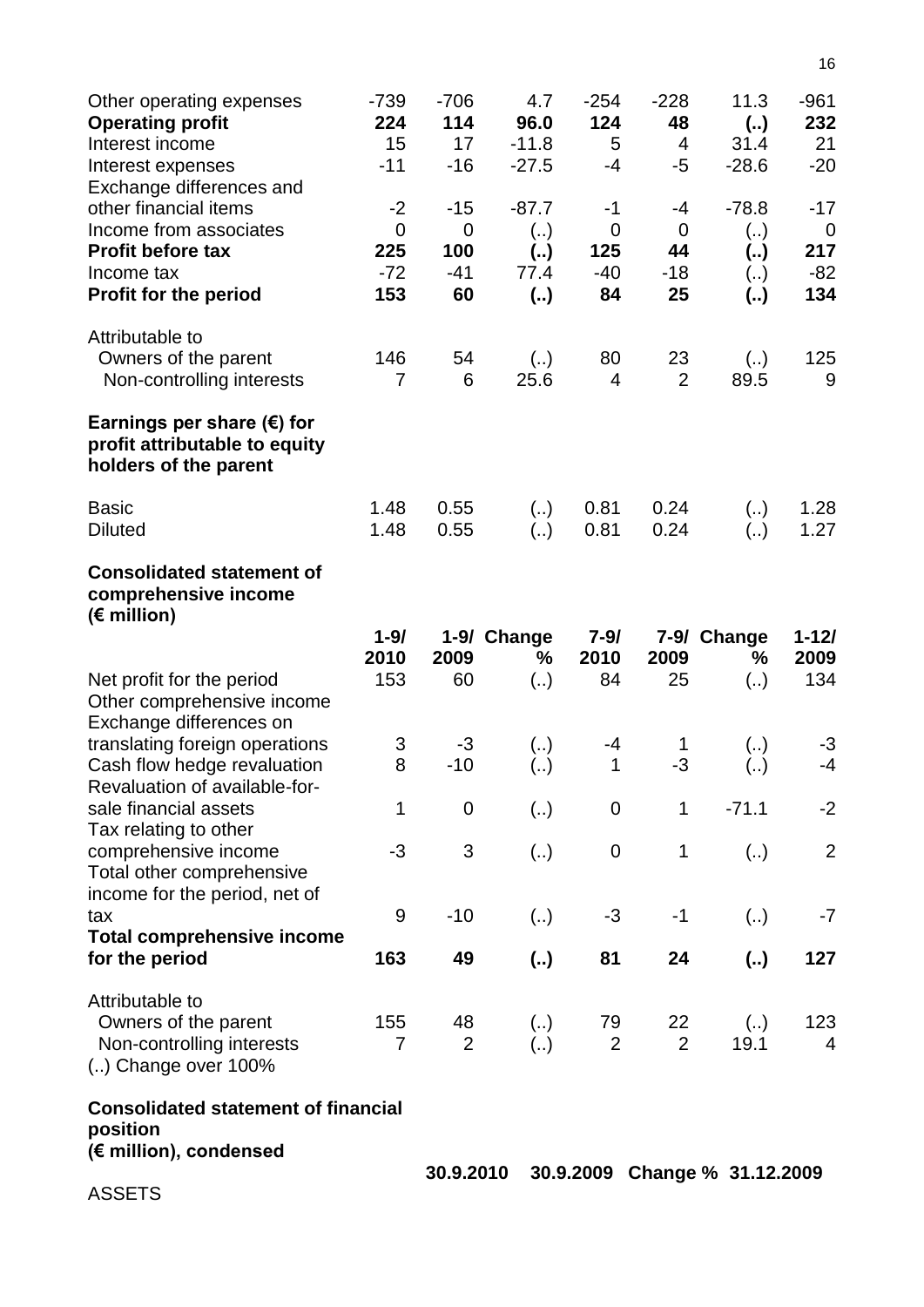| Intangible assets                                           | 187       | 181            | 3.4                           | 185         |
|-------------------------------------------------------------|-----------|----------------|-------------------------------|-------------|
| Tangible assets                                             | 1,097     | 1,208          | $-9.2$                        | 1,111       |
| Interests in associates and other                           |           |                |                               |             |
| financial assets                                            | 57        | 37             | 54.2                          | 36          |
| Loans and receivables                                       | 68        | 61             | 12.5                          | 71          |
| <b>Pension assets</b>                                       | 308       | 311            | $-1.1$                        | 315         |
| Total                                                       | 1,717     | 1,797          | $-4.5$                        | 1,717       |
| <b>Current assets</b>                                       |           |                |                               |             |
| Inventories                                                 | 688       | 705            | $-2.3$                        | 665         |
| Trade receivables                                           | 642       | 633            | 1.4                           | 594         |
| Other receivables<br>Financial assets at fair value through | 140       | 144            | $-2.6$                        | 150         |
| profit or loss                                              | 225       | 92             | $\left(  \right)$             | 213         |
| Available-for-sale financial assets                         | 553       | 365            | 51.7                          | 428         |
| Cash and cash equivalents                                   | 72        | 79             | $-9.5$                        | 74          |
| Total                                                       | 2,320     | 2,017          | 15.0                          | 2,124       |
| Non-current assets held for sale                            | 3         | 1              | $\left( \right)$              | 1           |
| <b>Total assets</b>                                         | 4,039     | 3,815          | 5.9                           | 3,842       |
|                                                             | 30.9.2010 |                | 30.9.2009 Change % 31.12.2009 |             |
| <b>EQUITY AND LIABILITIES</b>                               |           |                |                               |             |
|                                                             |           |                |                               |             |
|                                                             | 2,082     |                | 8.1                           |             |
| Equity                                                      | 54        | 1,925<br>62    | $-13.0$                       | 2,005<br>64 |
| Non-controlling interests<br><b>Total equity</b>            | 2,136     | 1,987          | 7.5                           | 2,069       |
| Non-current liabilities                                     |           |                |                               |             |
| Pension obligations                                         | 2         | $\overline{2}$ | $-7.9$                        | 2           |
| Interest-bearing liabilities                                | 227       | 262            | $-13.3$                       | 262         |
| Non-interest-bearing liabilities                            | 4         | 9              | $-50.0$                       | 6           |
| Deferred tax liabilities                                    | 124       | 129            | $-3.4$                        | 128         |
| Provisions                                                  | 13        | 18             | $-29.4$                       | 14          |
| Total                                                       | 370       | 420            | $-11.7$                       | 412         |
| <b>Current liabilities</b>                                  |           |                |                               |             |
| Interest-bearing liabilities                                | 229       | 222            | 3.2                           | 194         |
| Trade payables                                              | 822       | 791            | 3.9                           | 704         |
| Other non-interest-bearing liabilities                      | 450       | 375            | 20.1                          | 434         |
| Provisions                                                  | 32        | 20             | 58.4                          | 29          |
| Total                                                       | 1,533     | 1,408          | 8.9                           | 1,361       |

# **Consolidated statement of changes in equity (€ million)**

|      |     |    |                                | Share Issue Share Other Cur- Reval Re- Non Total |       |  |
|------|-----|----|--------------------------------|--------------------------------------------------|-------|--|
| cap  |     |    |                                | of pre reser- rency u- tained cont               |       |  |
| ital |     |    | share mi- ves trans ation ear- |                                                  | rol-  |  |
|      | cap | um |                                | lation surpl nings                               | lina- |  |
|      |     |    | differ-                        |                                                  | inte- |  |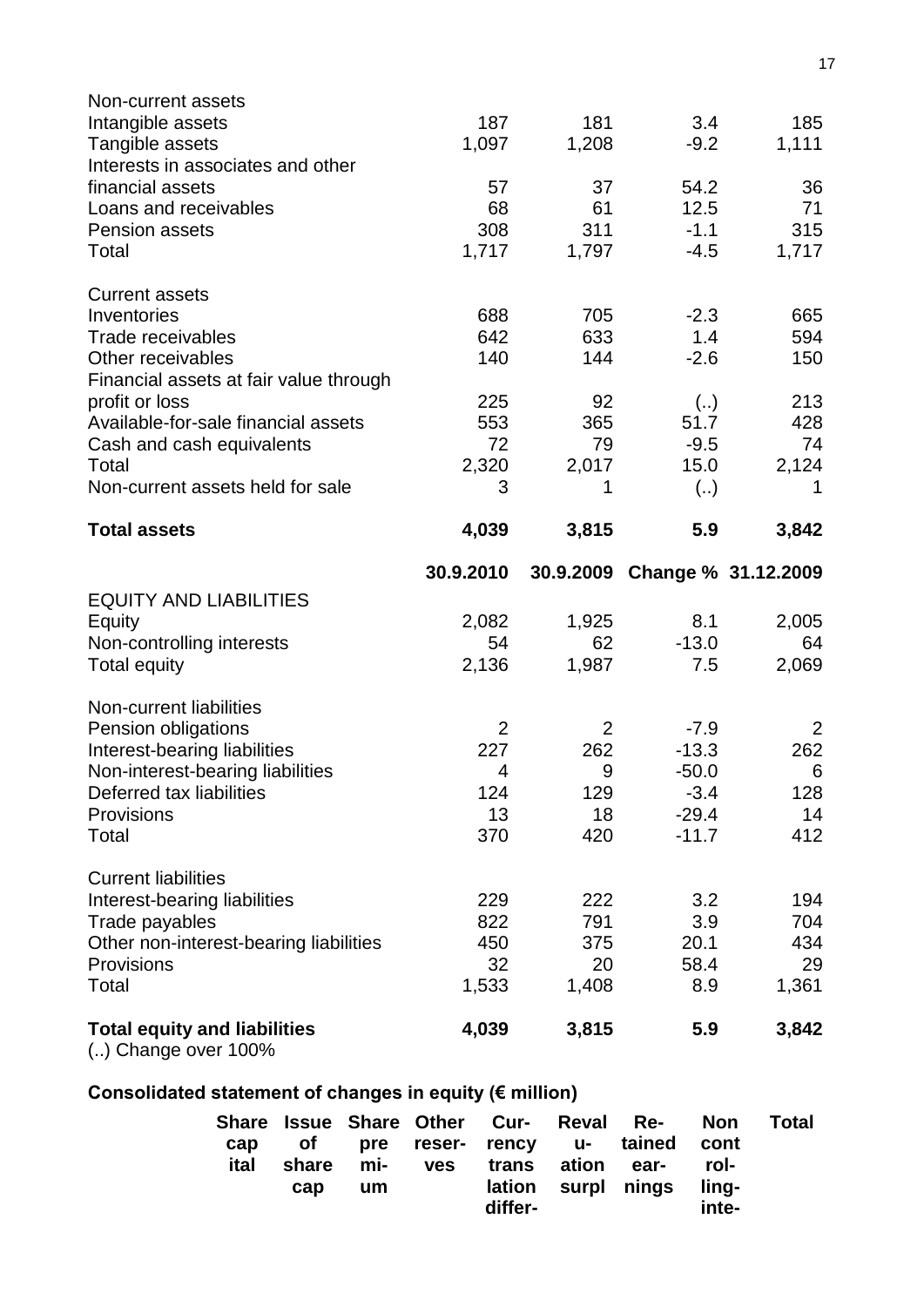|                                                                                                                           |     | ital             |                |             | ences          | <b>us</b>        |                | rests                    |                  |
|---------------------------------------------------------------------------------------------------------------------------|-----|------------------|----------------|-------------|----------------|------------------|----------------|--------------------------|------------------|
| <b>Balance at</b><br>1.1.2009<br><b>Shares</b><br>subscribed                                                              | 196 | $\mathbf 0$      | 191            | 243         | $-10$          | $\boldsymbol{2}$ | 1,344          | 61                       | 2,026            |
| for with<br>options<br>Option cost<br><b>Dividends</b>                                                                    | 1   | $\mathbf 0$      | $\overline{2}$ |             |                |                  | 6<br>$-98$     | $\pmb{0}$<br>$\mathbf 0$ | 3<br>6<br>$-98$  |
| Other<br>changes                                                                                                          |     |                  |                | $\mathbf 0$ |                |                  | 1              | $\mathbf 0$              | 1                |
| Net profit for<br>the period<br>Other<br>comprehensi<br>ve income<br>Exchange<br>differences<br>on translating<br>foreign |     |                  |                |             |                |                  | 54             | 6                        | 60               |
| operations<br>Cash flow                                                                                                   |     |                  |                | $\mathbf 0$ | $\overline{2}$ |                  | $\mathbf 0$    | $-4$                     | $-3$             |
| hedge<br>revaluation<br>Revaluation<br>of available<br>for-sale                                                           |     |                  |                |             |                | $-10$            |                |                          | $-10$            |
| financial<br>assets<br>Tax relating<br>to other                                                                           |     |                  |                |             |                | $\pmb{0}$        |                |                          | $\mathbf 0$      |
| comprehens<br>ve income<br><b>Total other</b>                                                                             |     |                  |                |             |                | 3                |                |                          | 3                |
| comprehens<br>ve income<br><b>Balance at</b>                                                                              |     |                  |                | $\mathbf 0$ | 2              | -8               | $\overline{0}$ | $-4$                     | $-10$            |
| 30.9.2009                                                                                                                 | 196 | $\boldsymbol{0}$ | 193            | 243         | -8             | -6               | 1,307          | 62                       | 1,987            |
| <b>Balance at</b><br>1.1.2010<br><b>Shares</b><br>subscribed<br>for with                                                  | 197 | $\boldsymbol{0}$ | 194            | 243         | $-7$           | $-3$             | 1,381          | 64                       | 2,069            |
| options<br>Option cost<br><b>Dividends</b><br>Other                                                                       | 1   |                  | $\overline{4}$ |             |                |                  | 4<br>$-89$     | $\mathbf 0$<br>$-18$     | 4<br>4<br>$-106$ |
| changes<br>Net profit for                                                                                                 |     |                  |                |             |                |                  | 1              | 0                        | 1                |
| the period<br>Other                                                                                                       |     |                  |                |             |                |                  | 146            | $\overline{7}$           | 153              |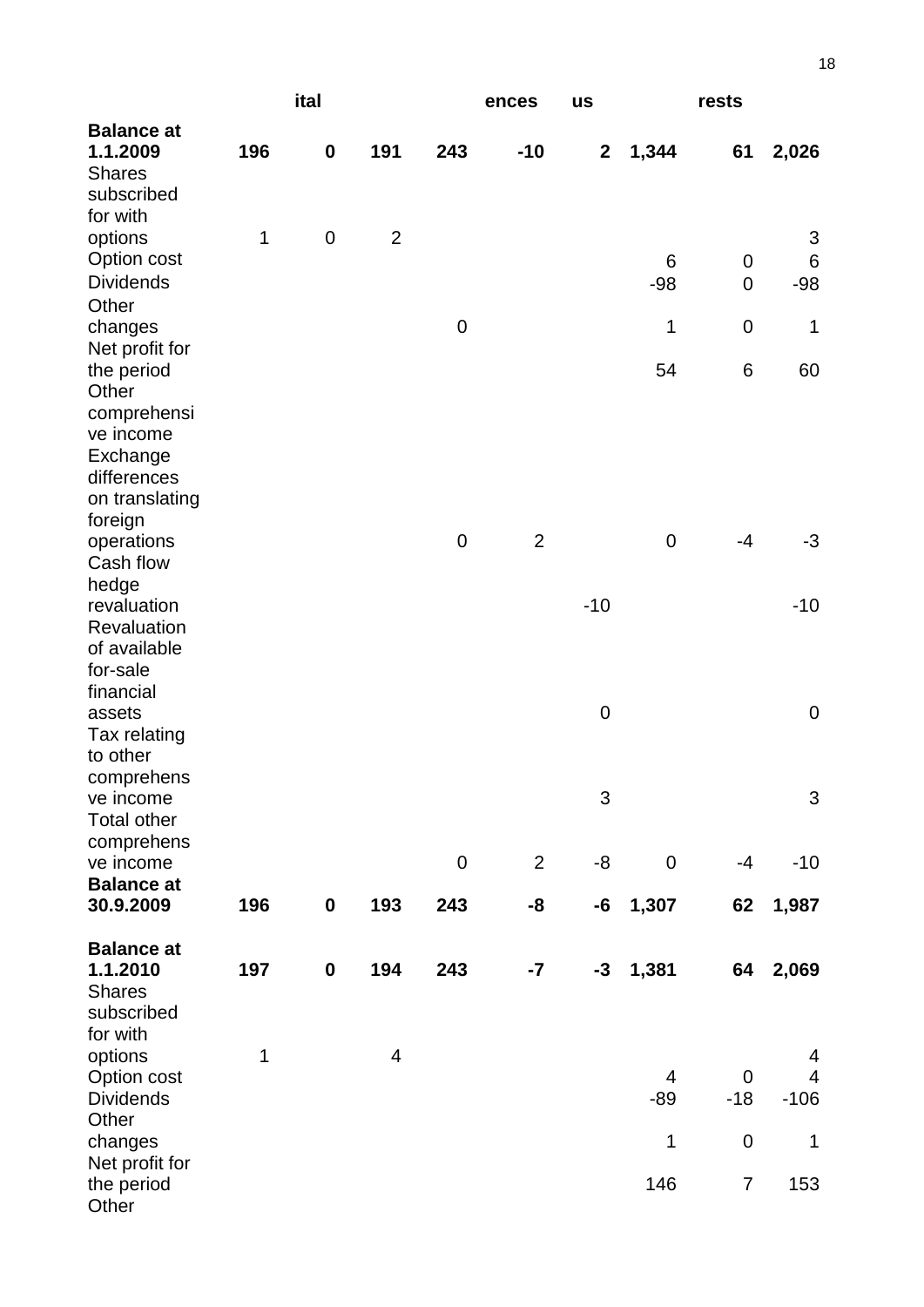| comprehens           |     |                  |     |                |    |                |             |             |             |
|----------------------|-----|------------------|-----|----------------|----|----------------|-------------|-------------|-------------|
| ve income            |     |                  |     |                |    |                |             |             |             |
| Exchange             |     |                  |     |                |    |                |             |             |             |
| differences          |     |                  |     |                |    |                |             |             |             |
| on translating       |     |                  |     |                |    |                |             |             |             |
| foreign              |     |                  |     |                |    |                |             |             |             |
| operations           |     |                  |     | 0              | 3  |                | $\mathbf 0$ | $\mathbf 0$ | 3           |
| Cash flow            |     |                  |     |                |    |                |             |             |             |
| hedge<br>revaluation |     |                  |     |                |    | 8              |             |             | 8           |
| Revaluation          |     |                  |     |                |    |                |             |             |             |
| of available         |     |                  |     |                |    |                |             |             |             |
| for-sale             |     |                  |     |                |    |                |             |             |             |
| financial            |     |                  |     |                |    |                |             |             |             |
| assets               |     |                  |     |                |    | 1              |             |             | $\mathbf 1$ |
| Tax relating         |     |                  |     |                |    |                |             |             |             |
| to other             |     |                  |     |                |    |                |             |             |             |
| comprehens           |     |                  |     |                |    |                |             |             |             |
| ve income            |     |                  |     |                |    | $-3$           |             |             | $-3$        |
| <b>Total other</b>   |     |                  |     |                |    |                |             |             |             |
| comprehens           |     |                  |     |                |    |                |             |             |             |
| ve income            |     |                  |     | $\overline{0}$ | 3  | $\overline{7}$ | $-1$        | $\mathbf 0$ | 9           |
| <b>Balance at</b>    |     |                  |     |                |    |                |             |             |             |
| 30.9.2010            | 197 | $\boldsymbol{0}$ | 198 | 243            | -4 | 5              | 1,443       | 54          | 2,136       |
|                      |     |                  |     |                |    |                |             |             |             |

**Consolidated cash flow statement (€ million), condensed**

| 011001100100 00011 11011 010101110111  C 11111110117, 00110011000 | 1-9/ Change<br>$1 - 9/$<br>$7 - 9/$ |       |                         |       | 7-9/ Change |                   | $1 - 12/$ |
|-------------------------------------------------------------------|-------------------------------------|-------|-------------------------|-------|-------------|-------------------|-----------|
|                                                                   | 2010                                | 2009  | ℅                       | 2010  | 2009        | ℅                 | 2009      |
| <b>Cash flow from operating</b>                                   |                                     |       |                         |       |             |                   |           |
| activities                                                        |                                     |       |                         |       |             |                   |           |
| Profit before tax                                                 | 225                                 | 100   | $\left(  \right)$       | 125   | 44          | $\left(  \right)$ | 217       |
| Planned depreciation                                              | 86                                  | 86    | $-0.1$                  | 29    | 30          | $-1.8$            | 117       |
| Finance income and                                                |                                     |       |                         |       |             |                   |           |
| costs                                                             | $-1$                                | 14    | $\left( \ldots \right)$ | $-1$  | 5           | (.)               | 16        |
| Other adjustments                                                 | $-19$                               | $-24$ | $-17.6$                 | $-7$  | 5           | $\left( \right)$  | $-74$     |
| Working capital                                                   |                                     |       |                         |       |             |                   |           |
| Current non-interest-bearing<br>trade and other receivables,      |                                     |       |                         |       |             |                   |           |
| increase $(-)/$ decrease $(+)$                                    | $-33$                               | -4    | $\left( \right)$        | 85    | 63          | 34.3              | 39        |
| Inventories                                                       |                                     |       |                         |       |             |                   |           |
| increase $(-)/$ decrease $(+)$                                    | $-16$                               | 167   | $\left( \right)$        | $-14$ | 37          | $\left(  \right)$ | 207       |
| Current non-interest-bearing<br>liabilities,                      |                                     |       |                         |       |             |                   |           |
| increase $(+)/$ decrease $(-)$                                    | 101                                 | $-37$ | $\left( \right)$        | $-73$ | $-51$       | 42.3              | $-84$     |
| Financial items and tax                                           | -74                                 | -47   | 57.4                    | $-10$ | $-12$       | $-18.8$           | $-59$     |
| Net cash from operating                                           |                                     |       |                         |       |             |                   |           |
| activities                                                        | 269                                 | 256   | 5.2                     | 133   | 119         | 11.8              | 379       |
| $\mathbf{A}$ and $\mathbf{B}$ are the set of $\mathbf{B}$         |                                     |       |                         |       |             |                   |           |

**Cash flow from investing**

**activities**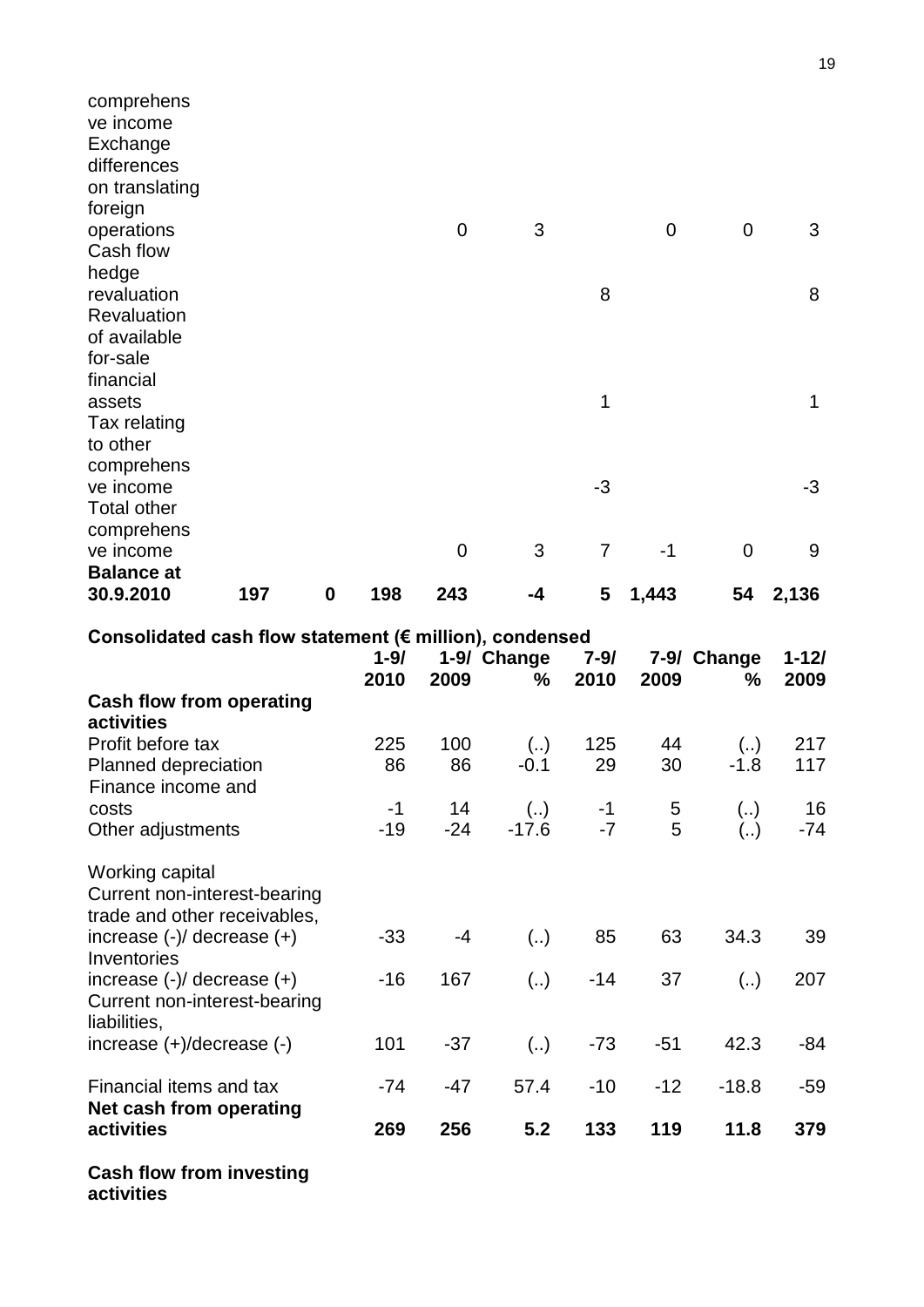| Investments<br>Sales of fixed assets<br>Increase of non-current                                                               | $-164$<br>115                                                             | $-162$<br>94     | 1.4<br>22.5        | $-72$<br>111                | $-52$<br>5               | 39.2<br>(.)              | $-223$<br>252     |
|-------------------------------------------------------------------------------------------------------------------------------|---------------------------------------------------------------------------|------------------|--------------------|-----------------------------|--------------------------|--------------------------|-------------------|
| receivables<br>Decrease of non-current                                                                                        | 0                                                                         | $\mathbf 0$      | $\left(  \right)$  | 0                           | $\mathbf 0$              | (.)                      | $\overline{0}$    |
| receivables                                                                                                                   | $\overline{2}$                                                            | $\overline{2}$   | $-17.9$            | $\overline{0}$              | $\mathbf 1$              | $-77.5$                  | $\overline{2}$    |
| Net cash used in investing<br>activities                                                                                      | $-47$                                                                     | $-65$            | $-28.4$            | 39                          | $-46$                    | (.)                      | 31                |
| <b>Cash flow from financing</b><br>activities                                                                                 |                                                                           |                  |                    |                             |                          |                          |                   |
| Increase $(+)/$ decrease $(-)$ in<br>interest-bearing liabilities<br>Increase (-)/decrease (+) in<br>current interest-bearing | 15                                                                        | -6               | (.)                | $-29$                       | -44                      | $-34.5$                  | $-33$             |
| receivables<br>Dividends paid<br>Equity increase                                                                              | 10<br>$-106$<br>4                                                         | -1<br>$-98$<br>3 | (.)<br>7.9<br>36.9 | 0<br>$-1$<br>$\overline{0}$ | 0<br>0<br>$\overline{0}$ | (.)<br>(.)<br>(.)        | -14<br>$-98$<br>5 |
| Short-term money market<br>investments<br>Other items                                                                         | $-98$<br>$-12$                                                            | $-19$<br>7       | (.)<br>(.)         | 20<br>-5                    | $-78$<br>0               | $\left(  \right)$<br>(.) | $-98$<br>4        |
| Net cash used in financing<br>activities                                                                                      | $-187$                                                                    | $-115$           | 62.0               | $-15$                       | $-123$                   | $-87.7$                  | $-234$            |
| Change in cash and cash<br>equivalents                                                                                        | 35                                                                        | 75               | $-52.9$            | 157                         | $-49$                    | (.)                      | 175               |
| Cash and cash equivalents<br>and current portion of<br>available-for-sale financial                                           |                                                                           |                  |                    |                             |                          |                          |                   |
| assets at 1 Jan.<br>Translation difference and                                                                                | 491                                                                       | 319              | 53.9               | 371                         | 440                      | $-15.9$                  | 319               |
| revaluation<br>Cash and cash equivalents<br>and current portion of                                                            | 0                                                                         | -3               | (.)                | $-1$                        | 0                        | (.)                      | -3                |
| available-for-sale financial<br>assets at 30 Sep.<br>$\ldots$ ) Change over 100%                                              | 527                                                                       | 391              | 34.8               | 527                         | 391                      | 34.8                     | 491               |
| <b>Group performance indicators</b>                                                                                           |                                                                           |                  |                    |                             |                          |                          |                   |
|                                                                                                                               |                                                                           |                  | 1-9/2010           | 1-9/2009                    |                          | Change,<br>pp            |                   |
| Return on capital employed, %<br>Return on capital employed, %,                                                               |                                                                           |                  | 15.5               | 7.2                         |                          | 8.3                      |                   |
| moving 12 mo                                                                                                                  |                                                                           |                  | 17.4               | 5.7                         |                          | 11.7                     |                   |
| Return on capital employed excl. non-<br>recurring items, %                                                                   |                                                                           |                  | 13.0               | 5.5                         |                          | 7.5                      |                   |
|                                                                                                                               | Return on capital employed excl. non-<br>recurring items, %, moving 12 mo |                  | 13.0               | 5.3                         |                          | 7.6                      |                   |
| Return on equity, %<br>Return on equity, %, moving 12 mo                                                                      |                                                                           |                  | 9.7<br>11.0        | 4.0<br>3.1                  |                          | 5.7<br>7.9               |                   |
| Return on equity excl. non-recurring                                                                                          |                                                                           |                  | 8.0                | 2.6                         |                          | 5.4                      |                   |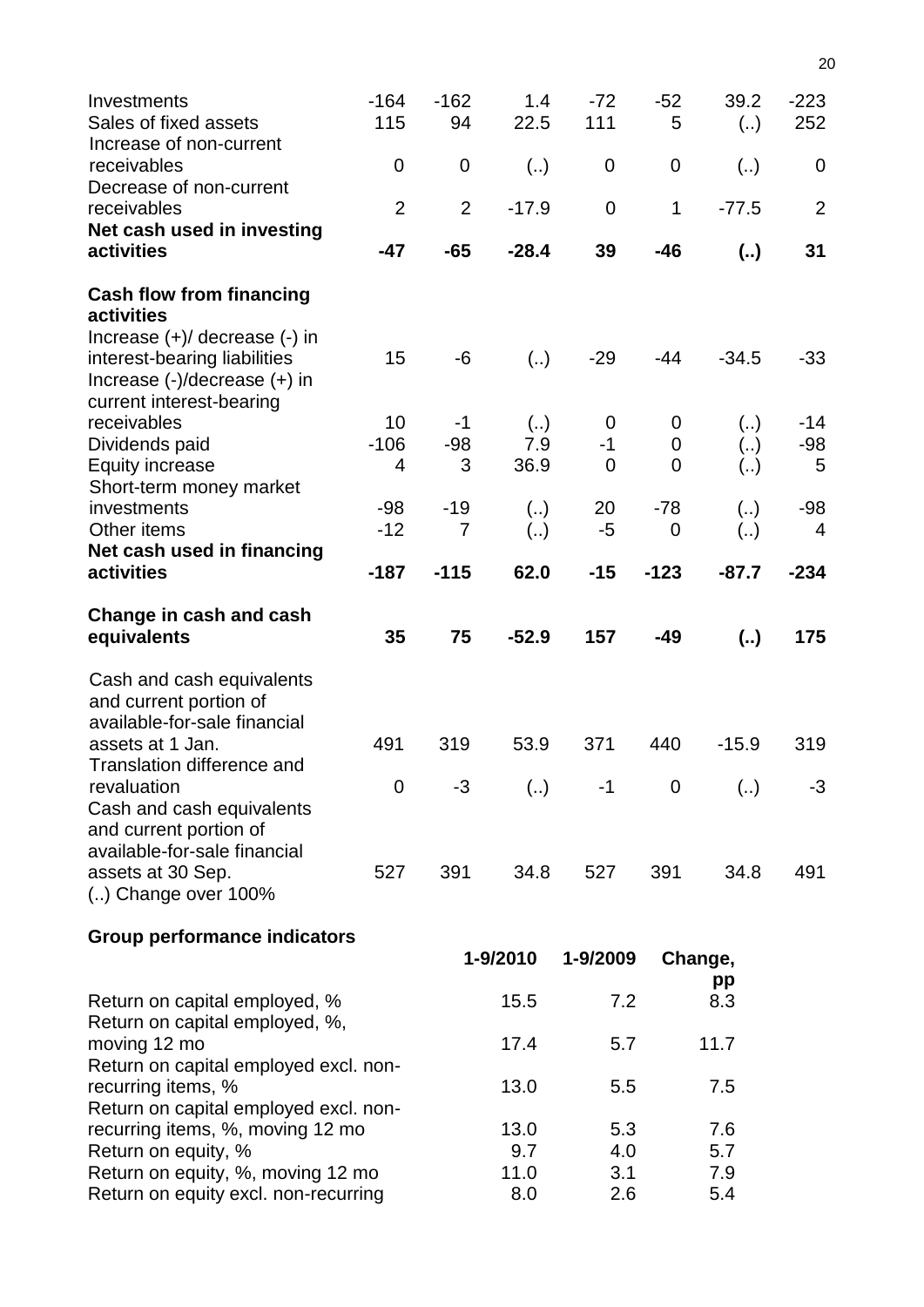| Net sales by segment,<br>$(\epsilon$ million)                                    | $1 - 9/$<br>2010 | 2009           | 1-9/ Change    | ℅            | $7 - 9/$<br>2010 | 2009                    | 7-9/ Change<br>℅ |
|----------------------------------------------------------------------------------|------------------|----------------|----------------|--------------|------------------|-------------------------|------------------|
| <b>Segment information</b>                                                       |                  |                |                |              |                  |                         |                  |
| Equity per share, $\epsilon$                                                     | 19.16            | 19.36          | 19.60          | 20.39        | 19.69            | 20.30                   | 21.10            |
| €                                                                                | 0.12             | 0.19           | 0.24           | 0.73         | 0.15             | 0.51                    | 0.81             |
| Earnings per share, diluted,                                                     |                  |                |                |              |                  |                         |                  |
| Investments, $\epsilon$ million                                                  | 51.5             | 55.8           | 49.2           | 41.5         | 42.0             | 45.7                    | 35.9             |
| recurring items, %<br>Equity ratio, %                                            | 49.8             | 51.0           | 52.3           | 54.1         | 51.1             | 51.2                    | 53.3             |
| Return on equity excl. non-                                                      | $-0.6$           | 3.7            | 5.0            | 7.7          | 2.9              | 10.5                    | 11.1             |
| Return on equity, %                                                              | 2.4              | 4.6            | 5.2            | 14.7         | 2.9              | 10.6                    |                  |
| excl. non-recurring items, %                                                     | 0.6              | 6.8            | 9.2            | 13.2         | 4.3              | 15.8                    | 18.8<br>16.1     |
| Return on capital employed                                                       |                  |                |                |              |                  |                         |                  |
| ℅                                                                                | 4.2              | 8.0            | 9.4            | 22.9         | 4.4              | 16.0                    | 26.2             |
| Return on capital employed,                                                      |                  |                |                |              |                  |                         |                  |
| Profit before tax, %                                                             |                  |                |                |              | 1.1              | 3.5                     |                  |
|                                                                                  | 0.9              | 1.8            | 2.1            | 116.3<br>5.4 | 21.9             |                         | 5.6              |
| $\epsilon$ million<br>Profit before tax, $\epsilon$ million                      | $-5.1$<br>18.2   | $-4.4$<br>38.2 | $-4.7$<br>43.8 | $-1.8$       | 0.8              | $-0.2$<br>78.7          | 0.8<br>124.5     |
| Finance income/costs,                                                            |                  |                |                |              |                  |                         |                  |
| recurring items, %                                                               | 0.2              | 1.7            | 2.2            | 3.2          | 1.1              | 3.4                     | 4.0              |
| Operating margin excl. non-                                                      |                  |                |                |              |                  |                         |                  |
| recurring items, € million                                                       | 3.4              | 36.4           | 47.5           | 68.0         | 20.9             | 78.1                    | 88.7             |
| Operating profit excl. non-                                                      |                  |                |                |              |                  |                         |                  |
| Operating margin, %                                                              | 1.1              | 2.0            | 2.3            | 5.5          | 1.1              | 3.5                     | 5.6              |
| Operating profit, $\epsilon$ million                                             | 23.2             | 42.7           | 48.3           | 118.1        | 20.9             | 79.0                    | 123.9            |
| Change in net sales, %                                                           | $-11.4$          | $-15.9$        | $-12.4$        | $-7.7$       | $-3.0$           | 6.4                     | 4.6              |
| Net sales, $\epsilon$ million                                                    | 2,018            | 2,143          | 2,133          | 2,153        | 1,958            | 2,279                   | 2,231            |
| indicators by quarter                                                            | 2009             | 2009           | 2009           | 2009         | 2010             | 2010                    | 2010             |
| <b>Group performance</b>                                                         | $1 - 3/$         | $4 - 6/$       | $7 - 9/$       | $10 - 12/$   | $1 - 3/$         | $4 - 6/$                | $7 - 9/$         |
|                                                                                  |                  |                |                |              |                  |                         |                  |
| () Change over 100%                                                              |                  |                |                |              |                  |                         |                  |
| Personnel, average                                                               |                  |                | 18,173         | 19,541       |                  | $-7.0$                  |                  |
| Equity/share, $\epsilon$                                                         |                  |                | 21.10          | 19.60        |                  | 7.6                     |                  |
| $\epsilon$ million                                                               |                  |                | $-47$          | -65          |                  | $-28.4$                 |                  |
| Cash flow from investing activities,                                             |                  |                |                |              |                  |                         |                  |
| $\epsilon$ million                                                               |                  |                | 269            | 256          |                  | 5.2                     |                  |
| Cash flow from operating activities,                                             |                  |                |                |              |                  |                         |                  |
| items, basic, $\epsilon$                                                         |                  |                | 1.21           | 0.35         |                  | (.)                     |                  |
| Earnings per share excl. non-recurring                                           |                  |                |                |              |                  | $\left( \ldots \right)$ |                  |
| Earnings per share, basic, $\epsilon$<br>Earnings per share, diluted, $\epsilon$ |                  |                | 1.48<br>1.48   | 0.55<br>0.55 |                  | (.)                     |                  |
| Investments, % of net sales                                                      |                  |                |                |              |                  |                         |                  |
| Investments, $\epsilon$ million                                                  |                  |                | 123.6<br>1.9   | 156.5<br>2.5 |                  | $-21.0$<br>$-23.1$      |                  |
|                                                                                  |                  |                |                |              |                  | %                       |                  |
|                                                                                  |                  |                |                |              |                  | Change,                 |                  |
| Gearing, %                                                                       |                  |                | $-18.4$        | $-2.6$       |                  | $-15.8$                 |                  |
| Equity ratio, %                                                                  |                  |                | 53.3           | 52.3         |                  | 1.0                     |                  |
| items, %, moving 12 mo                                                           |                  |                | 8.0            | 3.1          |                  | 4.9                     |                  |
| Return on equity excl. non-recurring                                             |                  |                |                |              |                  |                         |                  |
| items, %                                                                         |                  |                |                |              |                  |                         |                  |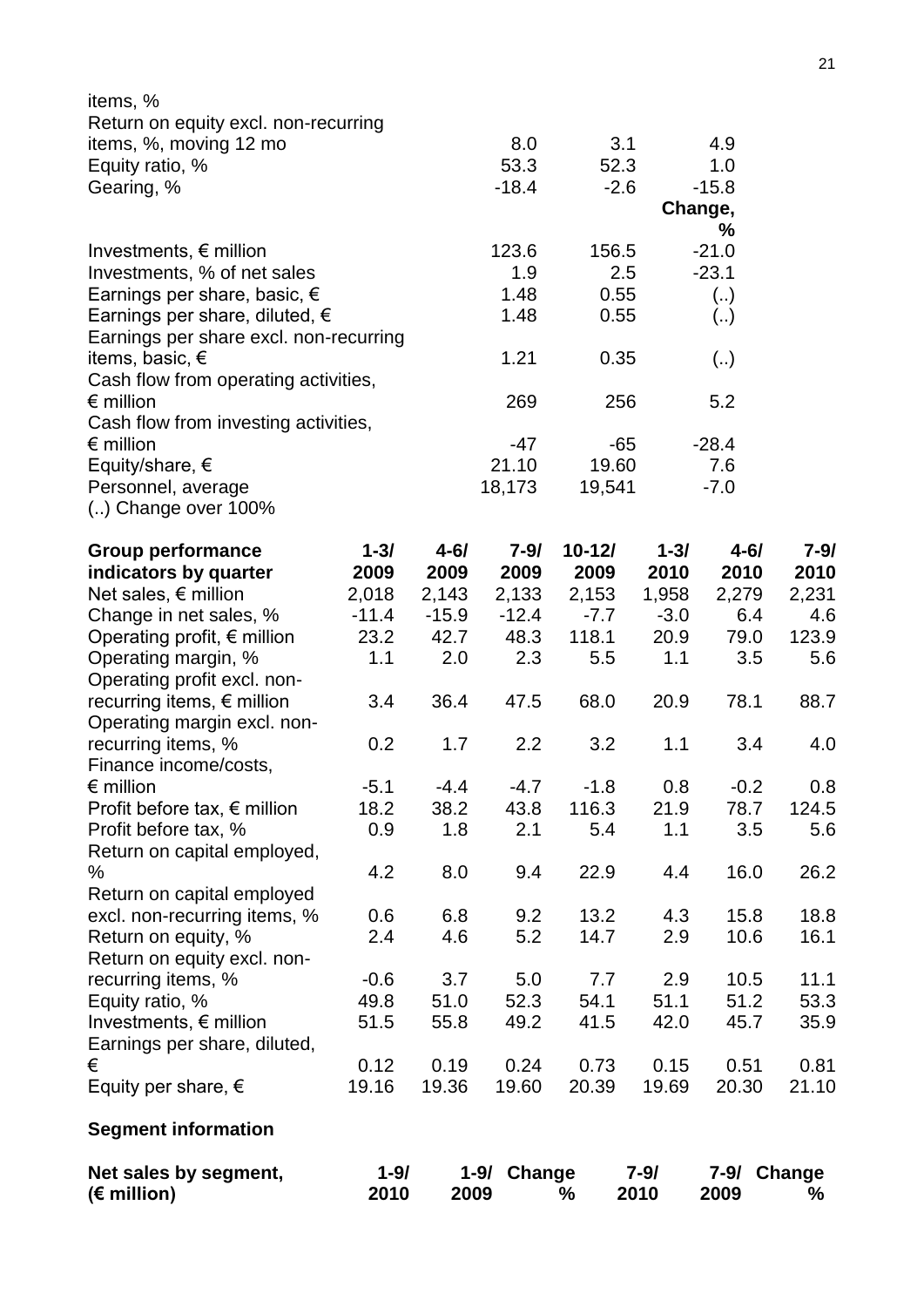| Food trade, Finland<br>Food trade, other countries*                                                                                                           | 2,874                             | 2,827                             | 1.7                         | 986                            | 966                            | 2.1                         |
|---------------------------------------------------------------------------------------------------------------------------------------------------------------|-----------------------------------|-----------------------------------|-----------------------------|--------------------------------|--------------------------------|-----------------------------|
| <b>Food trade total</b><br>- of which intersegment                                                                                                            | 2,874                             | 2,827                             | 1.7                         | 986                            | 966                            | 2.1                         |
| trade                                                                                                                                                         | 122                               | 118                               | 2.9                         | 40                             | 39                             | 0.7                         |
| Home and speciality goods<br>trade, Finland<br>Home and speciality goods                                                                                      | 1,056                             | 1,042                             | 1.4                         | 374                            | 375                            | $-0.2$                      |
| trade, other countries*<br><b>Home and speciality</b>                                                                                                         | 11                                | 16                                | $-27.9$                     | 4                              | 5                              | $-23.5$                     |
| goods trade total<br>- of which intersegment                                                                                                                  | 1,068                             | 1,058                             | 0.9                         | 378                            | 381                            | $-0.6$                      |
| trade                                                                                                                                                         | 16                                | 16                                | $-0.2$                      | 5                              | 6                              | $-19.8$                     |
| <b>Building and home</b><br>improvement trade, Finland<br>Building and home<br>improvement trade, other                                                       | 881                               | 828                               | 6.4                         | 293                            | 268                            | 9.2                         |
| countries*                                                                                                                                                    | 1,013                             | 959                               | 5.7                         | 395                            | 346                            | 14.1                        |
| <b>Building and home</b><br>improvement trade total                                                                                                           | 1,894                             | 1,787                             | 6.0                         | 687                            | 614                            | 11.9                        |
| - of which intersegment<br>trade                                                                                                                              | 0                                 | $\mathbf 1$                       | $-66.3$                     | $\mathbf 0$                    | $\mathbf 0$                    | $-62.7$                     |
| Car and machinery trade,<br>Finland<br>Car and machinery trade,                                                                                               | 669                               | 626                               | 6.9                         | 190                            | 172                            | 10.2                        |
| other countries*                                                                                                                                              | 83                                | 117                               | $-29.2$                     | 28                             | 41                             | $-31.3$                     |
| Car and machinery trade<br>total<br>- of which intersegment                                                                                                   | 752                               | 743                               | 1.2                         | 218                            | 213                            | 2.2                         |
| trade                                                                                                                                                         | $\mathbf 0$                       | $\overline{0}$                    | $-87.5$                     | $\mathbf 0$                    | $\boldsymbol{0}$               | (.)                         |
| Common operations and<br>eliminations<br><b>Finland total</b><br>Other countries total*<br><b>Group total</b><br>* Net sales in countries other than Finland. | $-120$<br>5,360<br>1,107<br>6,467 | $-121$<br>5,202<br>1,091<br>6,294 | $-0.3$<br>3.0<br>1.5<br>2.8 | $-39$<br>1,804<br>427<br>2,231 | $-41$<br>1,741<br>392<br>2,133 | $-3.9$<br>3.6<br>8.8<br>4.6 |
| <b>Operating profit by</b><br>segment (€ million)                                                                                                             | $1 - 9/$<br>2010                  | $1 - 9/$<br>2009                  | Change                      | $7 - 9/$<br>2010               | $7 - 9/$<br>2009               | Change                      |
| Food trade<br>Home and speciality                                                                                                                             | 121.2                             | 111.9                             | 9.3                         | 47.3                           | 35.8                           | 11.5                        |
| goods trade<br>Building and home                                                                                                                              | 57.7                              | 0.1                               | 57.7                        | 50.6                           | 7.0                            | 43.7                        |
| improvement trade                                                                                                                                             | 24.0                              | 18.0                              | 6.0                         | 19.9                           | 8.5                            | 11.4                        |
| Car and machinery trade                                                                                                                                       | 30.0                              | $-2.4$                            | 32.4                        | 8.6                            | 1.7                            | 7.0                         |
| Common operations and                                                                                                                                         | $-9.1$                            | $-13.3$                           | 4.3                         | $-2.5$                         | $-4.5$                         | 2.0                         |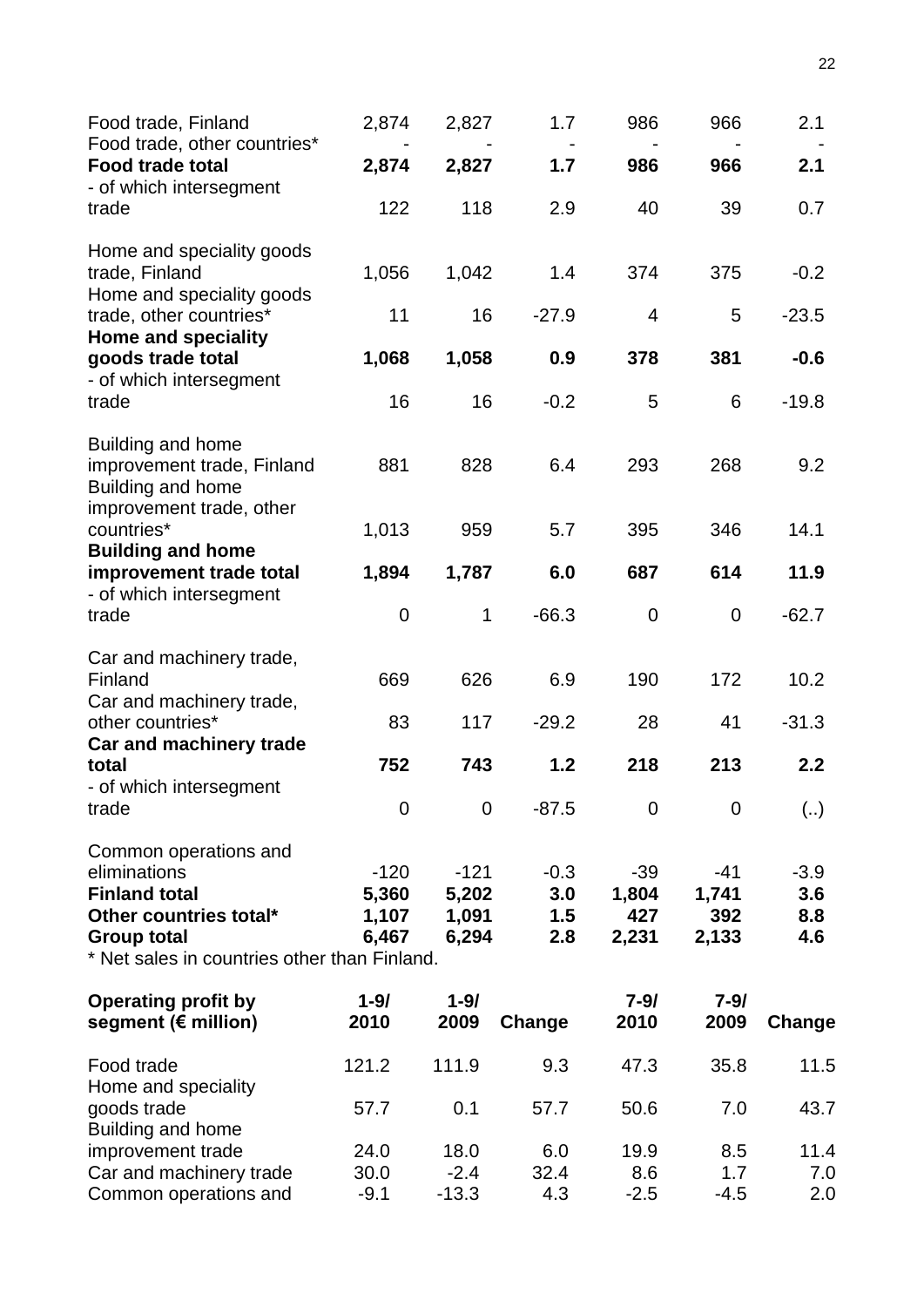| eliminations<br><b>Total</b>                                                        | 223.9                                  | 114.3                                 | 109.6             | 123.9                                  | 48.3                                   | 75.6                                    |
|-------------------------------------------------------------------------------------|----------------------------------------|---------------------------------------|-------------------|----------------------------------------|----------------------------------------|-----------------------------------------|
| <b>Operating profit excl.</b><br>non-recurring items by<br>segment (€ million)      | $1 - 9/$<br>2010                       | $1 - 9/$<br>2009                      | Change            | $7 - 9/$<br>2010                       | $7 - 9/$<br>2009                       | Change                                  |
| Food trade                                                                          | 123.3                                  | 99.4                                  | 23.9              | 49.5                                   | 35.5                                   | 14.1                                    |
| Home and speciality<br>goods trade<br>Building and home                             | 20.3                                   | $-10.2$                               | 30.5              | 13.2                                   | 6.5                                    | 6.7                                     |
| improvement trade<br>Car and machinery trade<br>Common operations and               | 24.2<br>29.2                           | 14.0<br>$-2.4$                        | 10.2<br>31.6      | 20.0<br>8.7                            | 8.4<br>1.7                             | 11.7<br>7.0                             |
| eliminations<br><b>Group total</b>                                                  | $-9.4$<br>187.6                        | $-13.4$<br>87.4                       | 4.1<br>100.3      | $-2.8$<br>88.7                         | $-4.5$<br>47.5                         | 1.6<br>41.1                             |
| <b>Segments' operating</b><br>margins excl. non-<br>recurring<br>items              | $1 - 9/$<br>2010,<br>% of net<br>sales | $1 - 9/$<br>2009<br>% of net<br>sales | Change<br>pp      | $7 - 9/$<br>2010,<br>% of net<br>sales | $7 - 9/$<br>2009,<br>% of net<br>sales | Change<br>pp                            |
| Food trade<br>Home and speciality                                                   | 4.3                                    | 3.5                                   | 0.8               | 5.0                                    | 3.7                                    | 1.4                                     |
| goods trade<br>Building and home                                                    | 1.9                                    | $-1.0$                                | 2.9               | 3.5                                    | 1.7                                    | 1.8                                     |
| improvement trade                                                                   | 1.3                                    | 0.8                                   | 0.5               | 2.9                                    | 1.4                                    | 1.6                                     |
| Car and machinery trade<br><b>Group total</b>                                       | 3.9<br>2.9                             | $-0.3$<br>1.4                         | 4.2<br>1.5        | 4.0<br>4.0                             | 0.8<br>2.2                             | 3.2<br>1.7                              |
| <b>Capital employed by</b><br>segment, cumulative<br>average (€ million)            | $1 - 9/$<br>2010                       | $1 - 9/$<br>2009                      | Change            | $7 - 9/$<br>2010                       | $7 - 9/$<br>2009                       | Change                                  |
| Food trade                                                                          | 606                                    | 633                                   | $-27$             | 581                                    | 624                                    | -43                                     |
| Home and speciality<br>goods trade<br>Building and home                             | 432                                    | 516                                   | $-84$             | 421                                    | 504                                    | -83                                     |
| improvement trade<br>Car and machinery trade<br>Common operations and               | 639<br>172                             | 650<br>250                            | $-11$<br>$-78$    | 626<br>141                             | 631<br>216                             | $-5$<br>$-74$                           |
| eliminations<br><b>Group total</b>                                                  | 80<br>1,930                            | 81<br>2,129                           | $-1$<br>$-200$    | 118<br>1,888                           | 87<br>2,062                            | 31<br>$-173$                            |
| <b>Return on capital</b><br>employed excl. non-<br>recurring items by<br>segment, % | $1 - 9/$<br>2010                       | 2009                                  | 1-9/ Change<br>pp | $7 - 9/$<br>$7 - 9/$<br>2009<br>2010   | Change<br>pp                           | <b>Moving</b><br><b>12 mo</b><br>9/2010 |
| Food trade                                                                          | 27.1                                   | 20.9                                  | 6.2               | 34.1<br>22.7                           | 11.3                                   | 25.4                                    |
| Home and speciality goods<br>trade                                                  | 6.3                                    | $-2.6$                                | 8.9               | 12.6<br>5.2                            | 7.4                                    | 13.3                                    |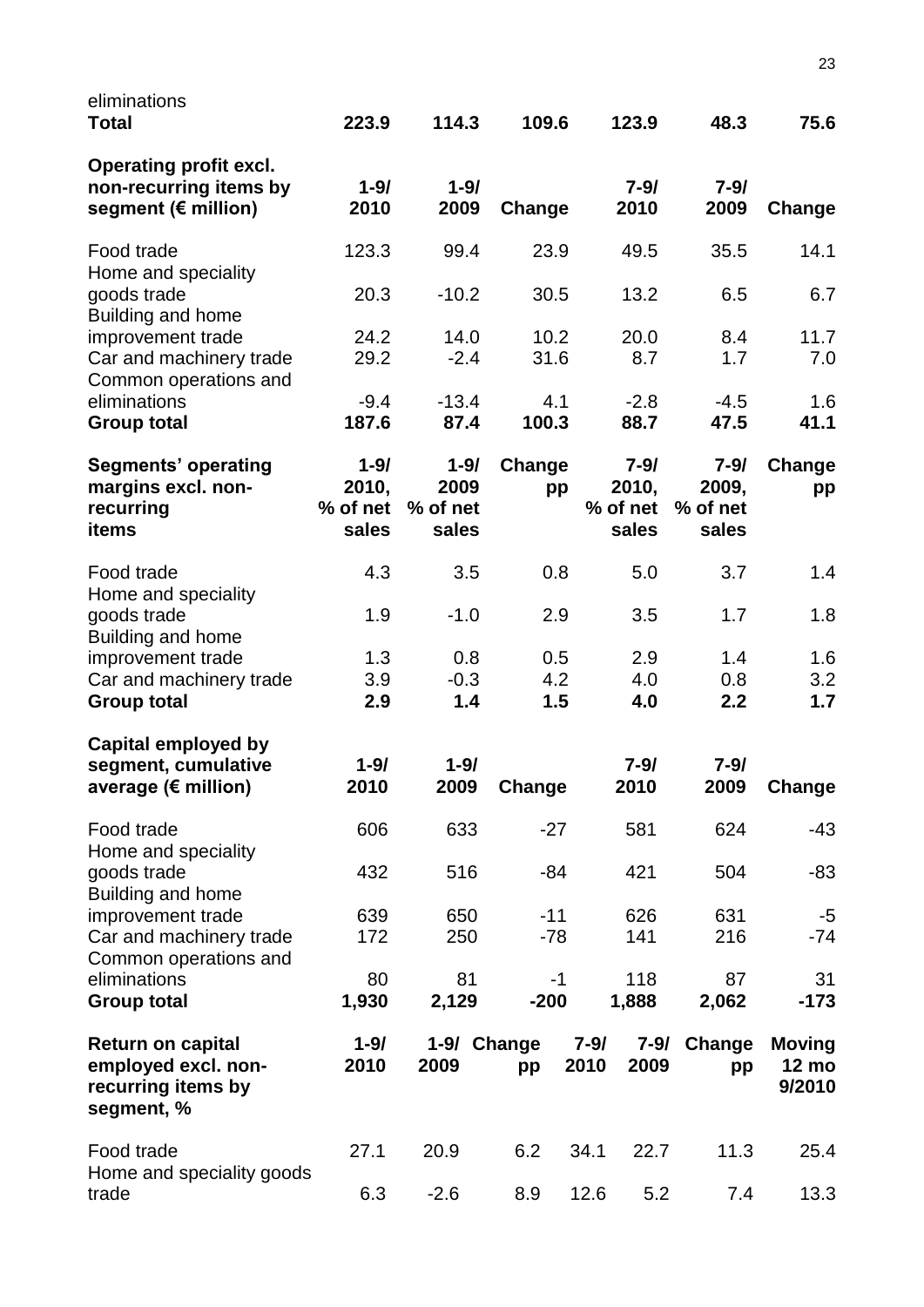| Building and home<br>improvement trade<br>Car and machinery trade<br><b>Group total</b> | 5.0<br>22.6<br>13.0 | 2.9<br>$-1.3$<br>5.5 | 2.2<br>23.9<br>7.5 | 12.8<br>24.6<br>18.8 | 5.3<br>3.1<br>9.2 | 7.5<br>21.5<br>9.6 | 3.5<br>17.3<br>13.0  |
|-----------------------------------------------------------------------------------------|---------------------|----------------------|--------------------|----------------------|-------------------|--------------------|----------------------|
| <b>Investments by segment</b><br>$(E$ million)                                          | $1 - 9/$<br>2010    | $1 - 9/$<br>2009     | Change             |                      | $7 - 9/$<br>2010  | $7 - 9/$<br>2009   | Change               |
| Food trade<br>Home and speciality                                                       | 60                  | 59                   |                    | $\mathbf 0$          | 22                | 19                 | 3                    |
| goods trade<br>Building and home                                                        | 17                  | 23                   |                    | -6                   | 4                 | 6                  | $-2$                 |
| improvement trade                                                                       | 33                  | 65                   |                    | $-32$                | 5                 | 19                 | $-14$                |
| Car and machinery trade<br><b>Group total</b>                                           | 13<br>124           | 9<br>156             |                    | 5<br>$-33$           | 5<br>36           | 5<br>49            | $\mathbf 0$<br>$-13$ |
| <b>Segment information by quarter</b>                                                   |                     |                      |                    |                      |                   |                    |                      |
| <b>Net sales by segment</b><br>(€ million)                                              | $1 - 3/$<br>2009    | $4 - 6/$<br>2009     | $7 - 9/$<br>2009   | $10 - 12/$<br>2009   | $1 - 3/$<br>2010  | $4 - 6/$<br>2010   | $7 - 9/$<br>2010     |
| Food trade                                                                              | 888                 | 974                  | 966                | 970                  | 912               | 976                | 986                  |
| Home and speciality goods<br>trade<br>Building and home                                 | 346                 | 331                  | 381                | 500                  | 355               | 334                | 378                  |
| improvement trade                                                                       | 529                 | 643                  | 614                | 525                  | 495               | 712                | 687                  |
| Car and machinery trade<br>Common operations and                                        | 296                 | 233                  | 213                | 205                  | 236               | 298                | 218                  |
| eliminations                                                                            | $-41$               | $-39$                | $-41$              | -47                  | -40               | $-41$              | $-39$                |
| <b>Group total</b>                                                                      | 2,018               | 2,143                | 2,133              | 2,153                | 1,958             | 2,279              | 2,231                |
| <b>Operating profit by</b>                                                              | $1 - 3/$            | $4 - 6/$             | $7 - 9/$           | $10 - 12/$           | $1 - 3/$          | $4 - 6/$           | $7 - 9/$             |
| segment (€ million)                                                                     | 2009                | 2009                 | 2009               | 2009                 | 2010              | 2010               | 2010                 |
| Food trade<br>Home and speciality goods                                                 | 42.3                | 33.8                 | 35.8               | 58.7                 | 31.7              | 42.2               | 47.3                 |
| trade<br>Building and home                                                              | $-3.3$              | $-3.6$               | 7.0                | 66.5                 | 0.1               | 7.0                | 50.6                 |
| improvement trade                                                                       | $-5.2$              | 14.8                 | 8.5                | 1.6                  | $-13.8$           | 17.9               | 19.9                 |
| Car and machinery trade<br>Common operations and                                        | $-6.0$              | 1.9                  | 1.7                | $-2.7$               | 6.4               | 15.0               | 8.6                  |
| eliminations<br><b>Group total</b>                                                      | $-4.6$<br>23.2      | $-4.3$<br>42.7       | $-4.5$<br>48.3     | $-5.9$<br>118.1      | $-3.4$<br>20.9    | $-3.2$<br>79.0     | $-2.5$<br>123.9      |
|                                                                                         |                     |                      |                    |                      |                   |                    |                      |
| Operating profit excl. non-                                                             |                     |                      |                    |                      |                   |                    |                      |
| recurring items by                                                                      | $1 - 3/$            | $4 - 6/$             | $7 - 9/$           | $10 - 12/$           | $1 - 3/$          | $4 - 6/$           | $7 - 9/$             |
| segment (€ million)<br>Food trade                                                       | 2009<br>33.8        | 2009<br>30.1         | 2009<br>35.5       | 2009<br>33.7         | 2010<br>31.7      | 2010<br>42.1       | 2010<br>49.5         |
| Home and speciality goods                                                               |                     |                      |                    |                      |                   |                    |                      |
| trade<br><b>Building and home</b>                                                       | $-10.7$             | $-6.0$               | 6.5                | 39.7                 | 0.1               | 7.0                | 13.2                 |
| improvement trade                                                                       | $-9.1$              | 14.8                 | 8.4                | $-2.1$               | $-13.8$           | 17.9               | 20.0                 |
| Car and machinery trade                                                                 | $-6.0$              | 1.9                  | 1.7                | 2.7                  | 6.4               | 14.1               | 8.7                  |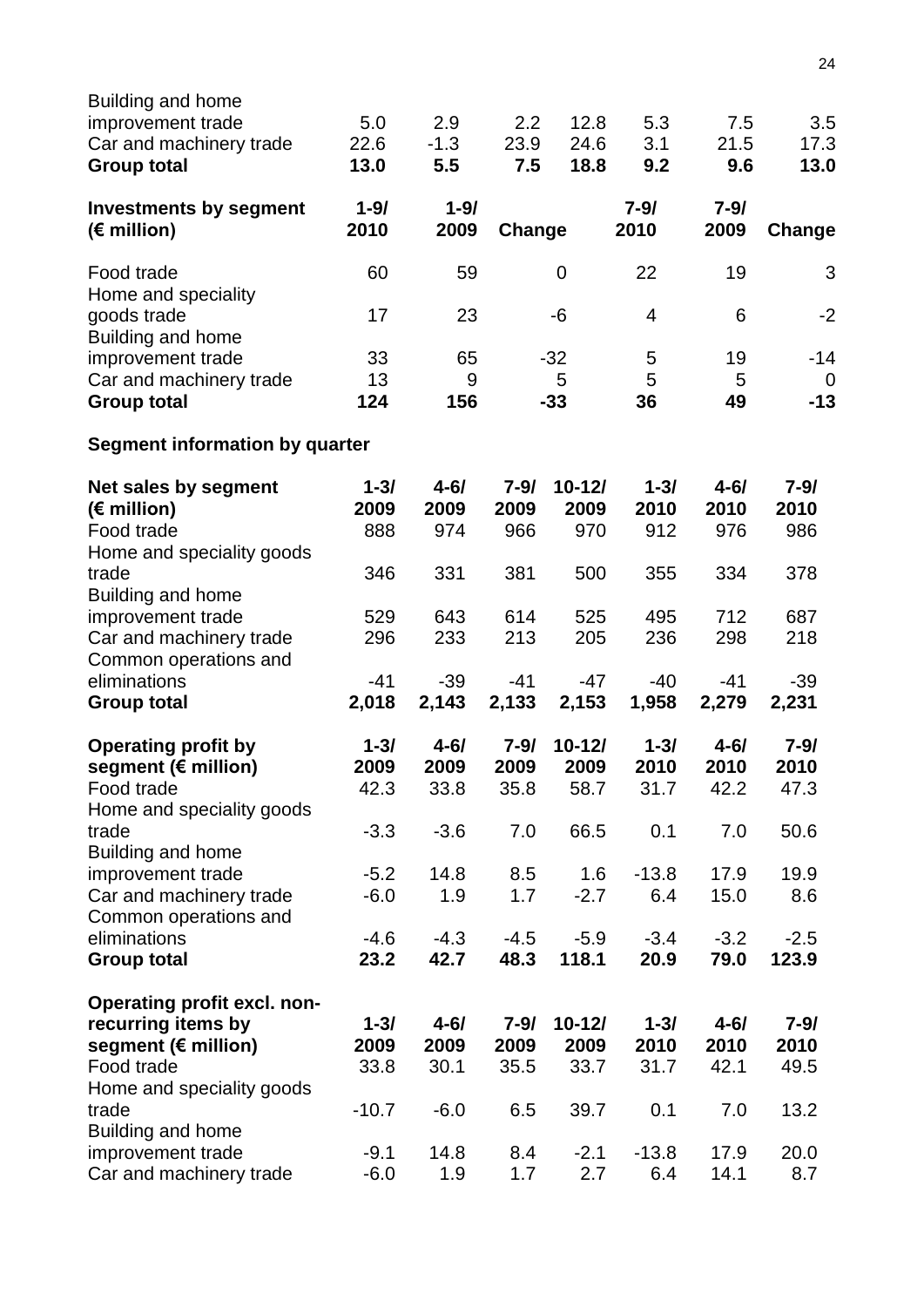| Common operations and                        |             |             |                             |             |             |             |             |
|----------------------------------------------|-------------|-------------|-----------------------------|-------------|-------------|-------------|-------------|
| eliminations                                 | $-4.6$      | $-4.4$      | $-4.5$                      | $-6.0$      | $-3.4$      | $-3.1$      | $-2.8$      |
| <b>Group total</b>                           | 3.4         | 36.4        | 47.5                        | 68.0        | 20.9        | 78.1        | 88.7        |
| <b>Segments' operating</b>                   |             |             |                             |             |             |             |             |
| margins excl. non-                           |             |             |                             |             |             |             |             |
| recurring items                              | $1 - 3/$    | $4 - 6/$    | $7 - 9/$                    | $10 - 12/$  | $1 - 3/$    | $4 - 6/$    | $7 - 9/$    |
| $(E \text{ million})$<br>Food trade          | 2009<br>3.8 | 2009<br>3.1 | 2009<br>3.7                 | 2009<br>3.5 | 2010<br>3.5 | 2010<br>4.3 | 2010<br>5.0 |
| Home and speciality goods                    |             |             |                             |             |             |             |             |
| trade                                        | $-3.1$      | $-1.8$      | 1.7                         | 7.9         | 0.0         | 2.1         | 3.5         |
| Building and home                            |             |             |                             |             |             |             |             |
| improvement trade                            | $-1.7$      | 2.3         | 1.4                         | $-0.4$      | $-2.8$      | 2.5         | 2.9         |
| Car and machinery trade                      | $-2.0$      | 0.8         | 0.8                         | 1.3         | 2.7         | 4.7         | 4.0         |
| <b>Group total</b>                           | 0.2         | 1.7         | 2.2                         | 3.2         | 1.1         | 3.4         | 4.0         |
|                                              |             |             |                             |             |             |             |             |
| Personnel average and at 30.9.               |             |             |                             |             |             |             |             |
| Personnel, average by                        |             |             |                             |             |             |             |             |
| segment                                      |             | 1-9/2010    | 1-9/2009                    |             | Change      |             |             |
| Food trade                                   |             | 2,923       |                             | 3,110       | $-187$      |             |             |
| Home and speciality goods                    |             |             |                             |             |             |             |             |
| trade                                        |             | 5,401       |                             | 5,698       | $-297$      |             |             |
| Building and home                            |             |             |                             |             |             |             |             |
| improvement trade                            |             | 8,317       |                             | 8,994       | $-677$      |             |             |
| Car and machinery trade                      |             | 1,133       |                             | 1,328       | $-195$      |             |             |
| Common operations                            |             | 399         |                             | 411         | $-12$       |             |             |
| <b>Group total</b>                           |             | 18,173      | 19,541                      |             | $-1,368$    |             |             |
|                                              |             |             |                             |             |             |             |             |
| Personnel at 30.9.*                          |             |             |                             |             |             |             |             |
| by segment                                   |             | 2010        |                             | 2009        | Change      |             |             |
| Food trade                                   |             | 3,165       |                             | 3,336       | $-171$      |             |             |
| Home and speciality goods                    |             |             |                             |             |             |             |             |
| trade                                        |             | 7,349       |                             | 7,544       | $-195$      |             |             |
| Building and home                            |             |             |                             |             |             |             |             |
| improvement trade                            |             | 9,558       |                             | 9,525       | 33          |             |             |
| Car and machinery trade                      |             | 1,199       |                             | 1,255       | $-56$       |             |             |
| Common operations                            |             | 429         |                             | 426         | 3           |             |             |
| <b>Group total</b>                           |             | 21,700      |                             | 22,086      | $-386$      |             |             |
| * total number incl. part-time employees     |             |             |                             |             |             |             |             |
| Group contingent liabilities (€ million)     |             |             |                             |             |             |             |             |
|                                              |             |             | 30.9.2010 30.9.2009 Change% |             |             |             |             |
| For own commitments                          |             |             | 264                         |             | 228         | 16.0        |             |
| For shareholders                             |             |             | 0                           |             | 0           | 0.0         |             |
| For others                                   |             |             | 6                           |             | 9           | $-37.2$     |             |
| Lease liabilities for machinery and fixtures |             |             | 21                          |             | 23          | $-8.0$      |             |
| Lease liabilities for real estate            |             |             | 2,304                       |             | 2,106       | 9.4         |             |
|                                              |             |             |                             |             |             |             |             |
| <b>Contingent liabilities arising from</b>   |             |             |                             |             |             |             |             |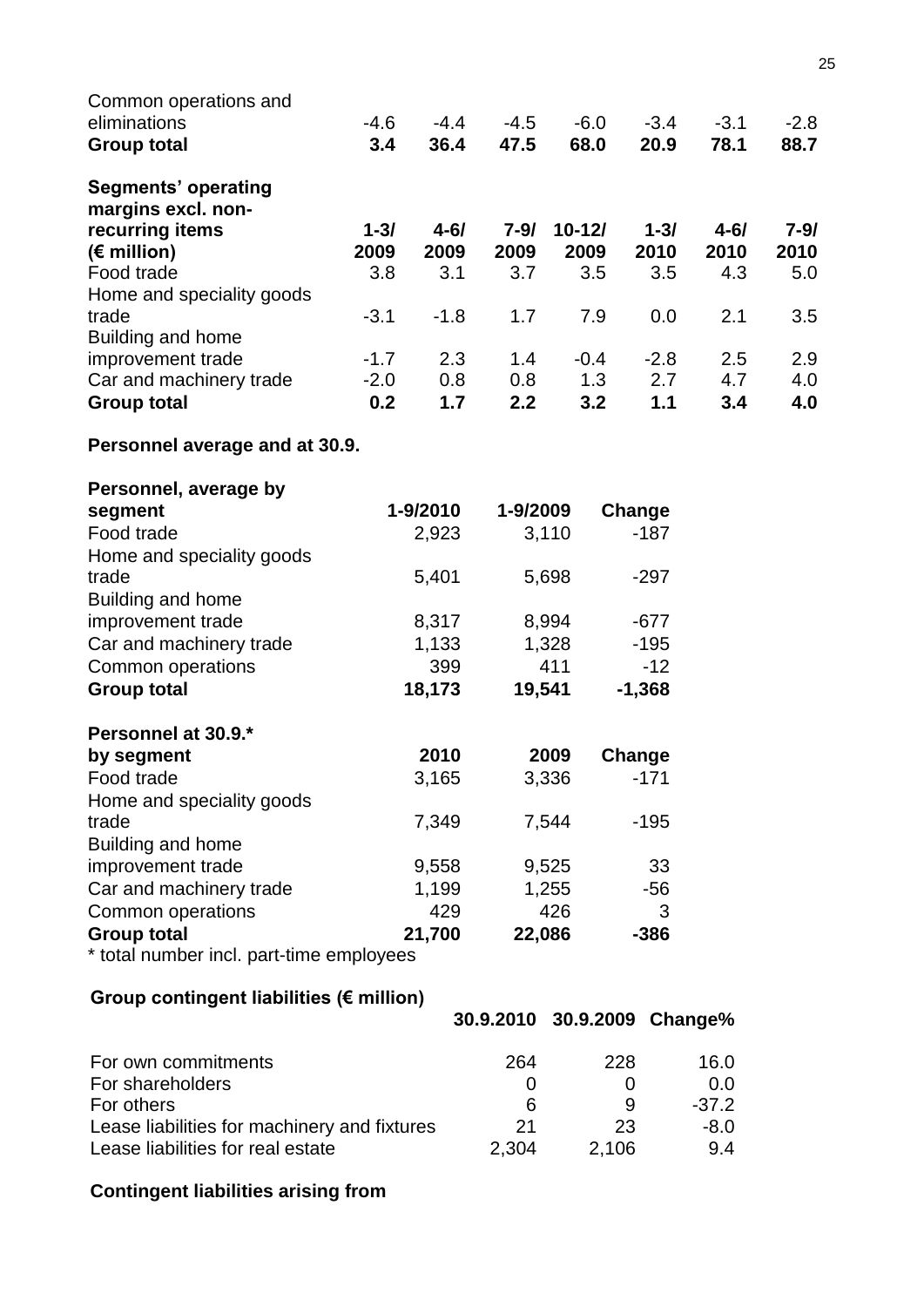## **derivative financial instruments**

| Values of underlying instruments at 30.9. |     | 30.9.2010 30.9.2009 | <b>Fair value</b><br>30.9.2010 |
|-------------------------------------------|-----|---------------------|--------------------------------|
| Interest rate derivatives                 |     |                     |                                |
| Forward and future contracts              | 3   | -23                 | 2.50                           |
| Interest rate swap contracts              | 206 | 204                 | 3.74                           |
| <b>Currency derivatives</b>               |     |                     |                                |
| Forward and future contracts              | 308 | 409                 | $-6.61$                        |
| Foreign exchange contracts                | 100 | 100                 | $-12.49$                       |
| Commodity derivatives                     |     |                     |                                |
| <b>Electricity derivatives</b>            | 44  | 38                  | 0.42                           |
| <b>Grain derivatives</b>                  |     | 0                   |                                |

# **Calculation of performance indicators**

| Return on capital employed*,<br>%                                               | Operating profit x 100 / (Non-current assets + Inventories +<br>Receivables + Other current assets - Non-interest-bearing<br>liabilities) on average for the reporting period                                       |
|---------------------------------------------------------------------------------|---------------------------------------------------------------------------------------------------------------------------------------------------------------------------------------------------------------------|
| Return on capital employed,<br>%, moving 12 months                              | Operating profit for prior 12 months x 100 / (Non-current assets<br>+ Inventories + Receivables + Other current assets - Non-<br>interest-bearing liabilities) on average for 12 months                             |
| Return on capital employed,<br>excl. non-recurring items*, %                    | Operating profit excl. non-recurring items x 100 / (Non-current<br>assets + Inventories + Receivables + Other current assets -<br>Non-interest-bearing liabilities) on average for the reporting<br>period          |
| Return on capital employed<br>excl. non-recurring items, %,<br>moving 12 months | Operating profit excl. non-recurring items for prior 12 months x<br>100 / (Non-current assets + Inventories + Receivables + Other<br>current assets - Non-interest-bearing liabilities) on average for<br>12 months |
| Return on equity*, %                                                            | (Profit/loss before tax - income tax) x 100 /<br>Shareholders' equity                                                                                                                                               |
| Return on equity, %, moving<br>12 months                                        | (Profit/loss for prior 12 months before tax - income tax for prior<br>12 months) x 100 /<br>Shareholders' equity                                                                                                    |
| Return on equity excl. non-<br>recurring items*, %                              | (Profit/loss adjusted for non-recurring items before tax - income<br>tax adjusted for the tax effect of non-recurring items) x<br>100 / Shareholders' equity                                                        |
| Return on equity excl. non-<br>recurring items, %, moving<br>12 months          | (Profit/loss for prior 12 months adjusted for non-recurring items<br>before tax - income tax for prior 12 months adjusted for the tax<br>effect of non-recurring items) x<br>100 / Shareholders' equity             |
| Equity ratio, %                                                                 | Shareholders' equity x 100 /<br>(Balance sheet total - prepayments received)                                                                                                                                        |
| Earnings/share, diluted                                                         | (Profit - non-controlling interests) /<br>Average number of shares adjusted for the dilutive effect of<br>options                                                                                                   |
| Earnings/share, basic                                                           | (Profit - non-controlling interests) /                                                                                                                                                                              |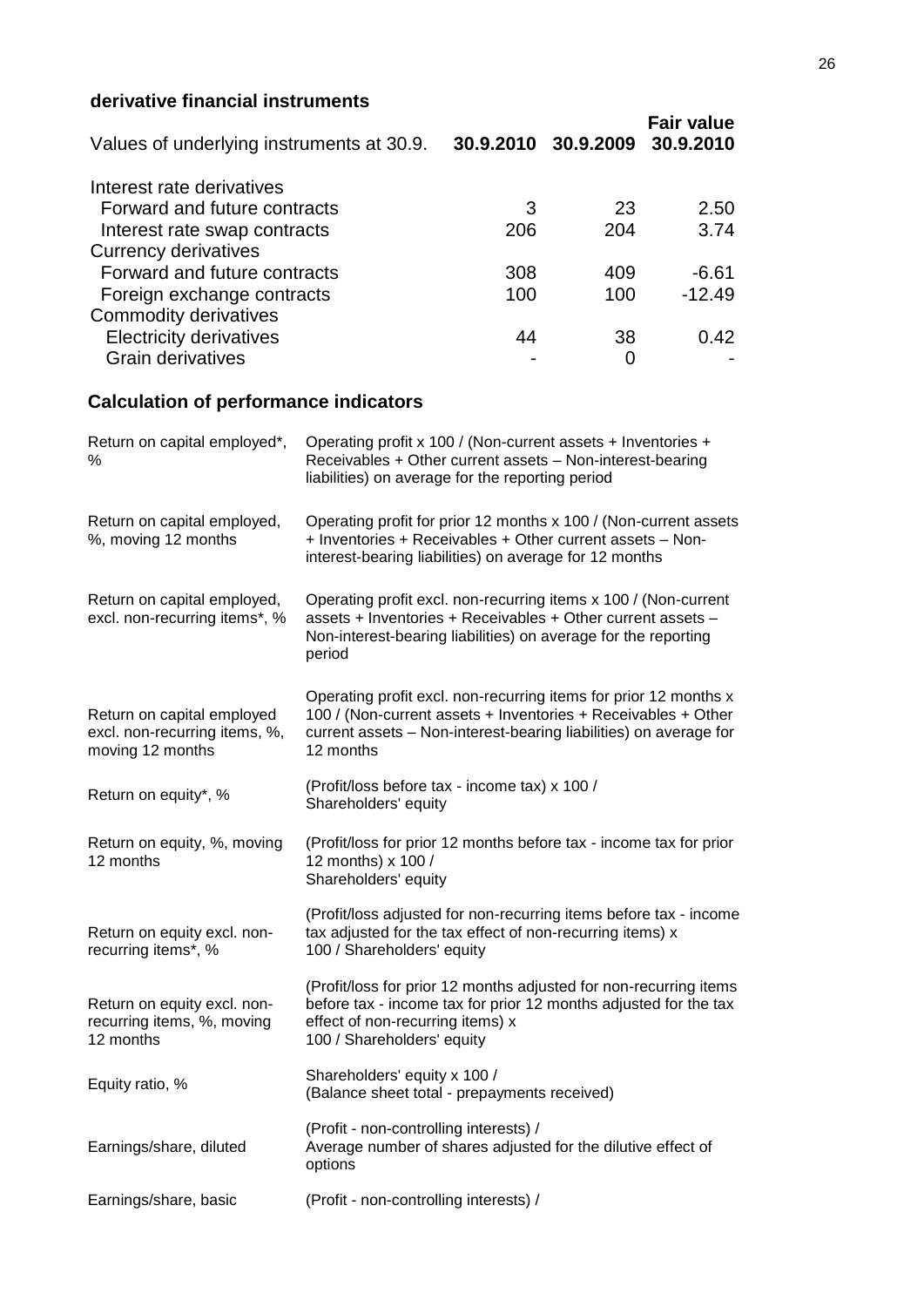|                                                     | Average number of shares                                                                              |  |  |  |
|-----------------------------------------------------|-------------------------------------------------------------------------------------------------------|--|--|--|
| Earnings/share excl. non-<br>recurring items, basic | (Profit adjusted for non-recurring items - non-controlling<br>interests)/<br>Average number of shares |  |  |  |
| Equity/share                                        | Equity attributable to equity holders of the parent /<br>Basic number of shares at balance sheet date |  |  |  |
| Gearing, %                                          | Interest-bearing net liabilities x 100 /<br>Shareholders' equity                                      |  |  |  |

\*Capital return ratios have been annualised

# **K-Group's retail and B2B sales in euros, VAT 0% (preliminary data):**

|                                                                                | 1.1.-30.9.2010     |           |                    | 1.7.-30.9.2010 |  |
|--------------------------------------------------------------------------------|--------------------|-----------|--------------------|----------------|--|
| <b>K-Group retail and B2B</b><br>sales                                         | $\epsilon$ million | Change, % | $\epsilon$ million | Change, %      |  |
| <b>K-Group food trade</b>                                                      |                    |           |                    |                |  |
| K-food stores, Finland                                                         | 3,189              | 3.1       | 1,092              | 3.6            |  |
| Kespro                                                                         | 512                | $-0.6$    | 181                | 0.4            |  |
| <b>Food trade total</b>                                                        | 3,700              | 2.6       | 1,273              | 3.1            |  |
| <b>K-Group home and</b><br>speciality goods trade<br>Home and speciality goods |                    |           |                    |                |  |
| stores, Finland                                                                | 1,161              | 2.2       | 404                | 1.2            |  |
| Home and speciality goods                                                      |                    |           |                    |                |  |
| stores, Baltic countries                                                       | 11                 | $-27.8$   | $\overline{4}$     | $-23.0$        |  |
| <b>Home and speciality</b>                                                     |                    |           |                    |                |  |
| goods trade total                                                              | 1,172              | 1.7       | 408                | 0.9            |  |
| <b>K-Group building and</b><br>home improvement trade                          |                    |           |                    |                |  |
| K-rauta and Rautia                                                             | 771                | 5.5       | 294                | 1.2            |  |
| Rautakesko B2B Service                                                         | 143                | 18.8      | 55                 | 28.8           |  |
| K-maatalous                                                                    | 261                | $-10.3$   | 80                 | $-11.2$        |  |
| <b>Finland total</b>                                                           | 1,175              | 2.8       | 429                | 1.4            |  |
| Building and home<br>improvement stores, other                                 |                    |           |                    |                |  |
| Nordic countries<br>Building and home                                          | 799                | 13.9      | 312                | 15.8           |  |
| improvement stores, Baltic                                                     |                    |           |                    |                |  |
| countries                                                                      | 240                | $-17.8$   | 99                 | $-2.8$         |  |
| Building and home                                                              |                    |           |                    |                |  |
| improvement stores, other                                                      |                    |           |                    |                |  |
| countries                                                                      | 202                | 20.5      | 84                 | 39.1           |  |
| <b>Building and home</b>                                                       |                    |           |                    |                |  |
| improvement trade total                                                        | 2,415              | 4.9       | 923                | 8.1            |  |
|                                                                                |                    |           |                    |                |  |

**K-Group car and**